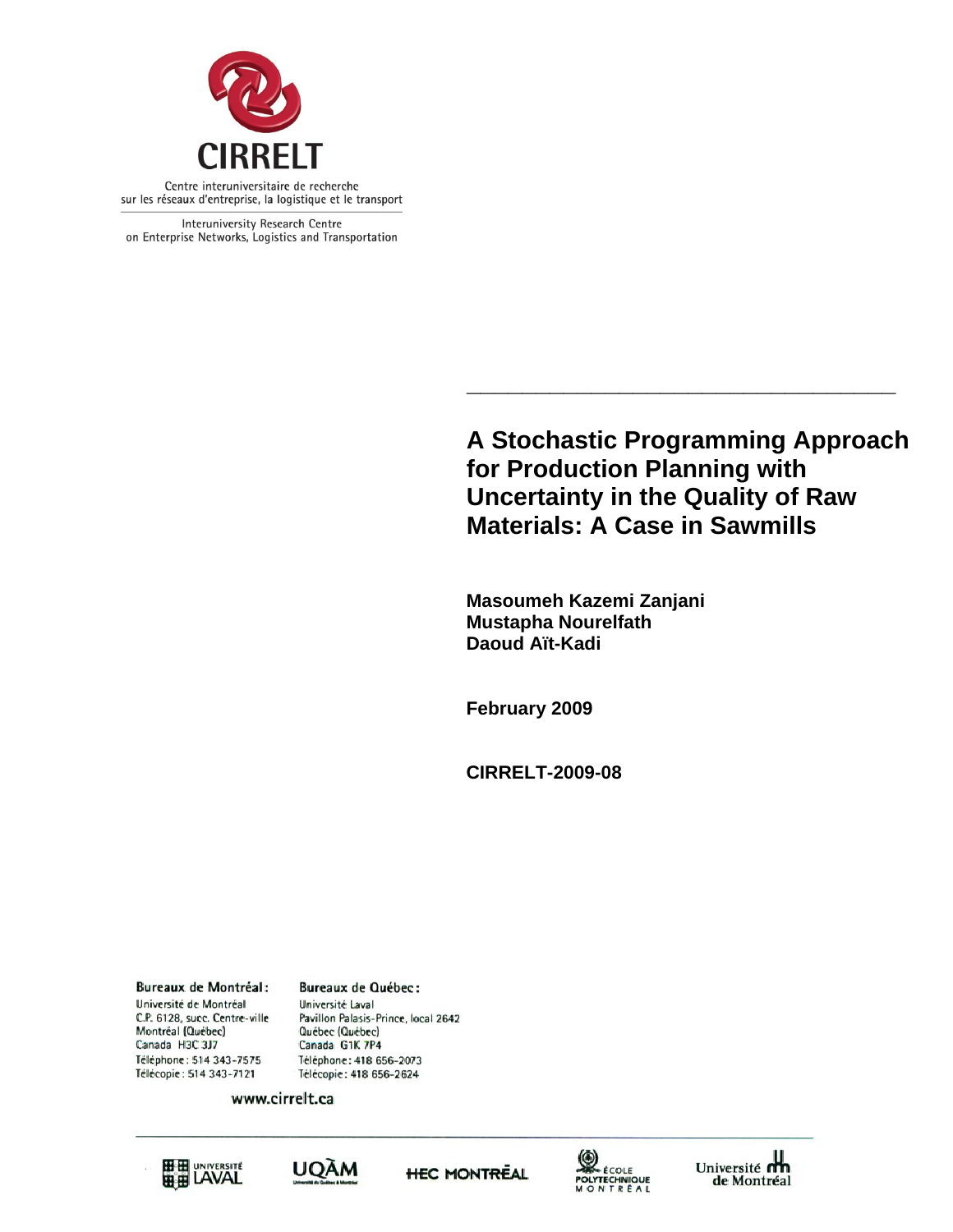# **A Stochastic Programming Approach for Production Planning with Uncertainty in the Quality of Raw Materials: A Case in Sawmills**

**Masoumeh Kazemi Zanjani1,\*, Mustapha Nourelfath1 , Daoud Aït-Kadi<sup>1</sup>**

<sup>1.</sup> Interuniversity Research Centre on Enterprise Networks, Logistics and Transportation (CIRRELT) and Département de génie mécanique, Pavillon Adrien-Pouliot, Université Laval, Québec, Canada G1K 7P4

**Abstract***.* Motivated by sawmill production planning, this paper investigates multi-period, multi-product (MPMP) production planning in a manufacturing environment with nonhomogeneous raw materials, and consequently random processes yields. A two-stage stochastic linear program with recourse is proposed to address the problem. The random yields are modeled as scenarios with stationary probability distributions during the planning horizon. The solution methodology is based on the sample average approximation (SAA) scheme. The stochastic sawmill production planning model is validated through Monte Carlo simulation. The computational results for a real medium capacity sawmill highlight the significance of using the stochastic model as a viable tool for production planning instead of the mean-value deterministic model, which is a traditional production planning tool in many sawmill.

**Keywords**. Production planning, random yield, sawmill, stochastic programming, sample average approximation, Monte Carlo simulation.

**Acknowledgements.** The authors would like to acknowledge the financial support provided by the Forest E-business Research Consortium (FOR@C) of Université Laval, and would like to thank specially Jonathan Gaudreault, Philippe Marier, Sébastien Lemieux, and Christian Rouleau, for their technical support.

Results and views expressed in this publication are the sole responsibility of the authors and do not necessarily reflect those of CIRRELT.

Les résultats et opinions contenus dans cette publication ne reflètent pas nécessairement la position du CIRRELT et n'engagent pas sa responsabilité. **\_\_\_\_\_\_\_\_\_\_\_\_\_\_\_\_\_\_\_\_\_\_\_\_\_\_\_\_\_**

<sup>\*</sup> Corresponding author: Masoumeh.KazemiZanjani@cirrelt.ca

Dépôt légal – Bibliothèque et Archives nationales du Québec, Bibliothèque et Archives Canada, 2009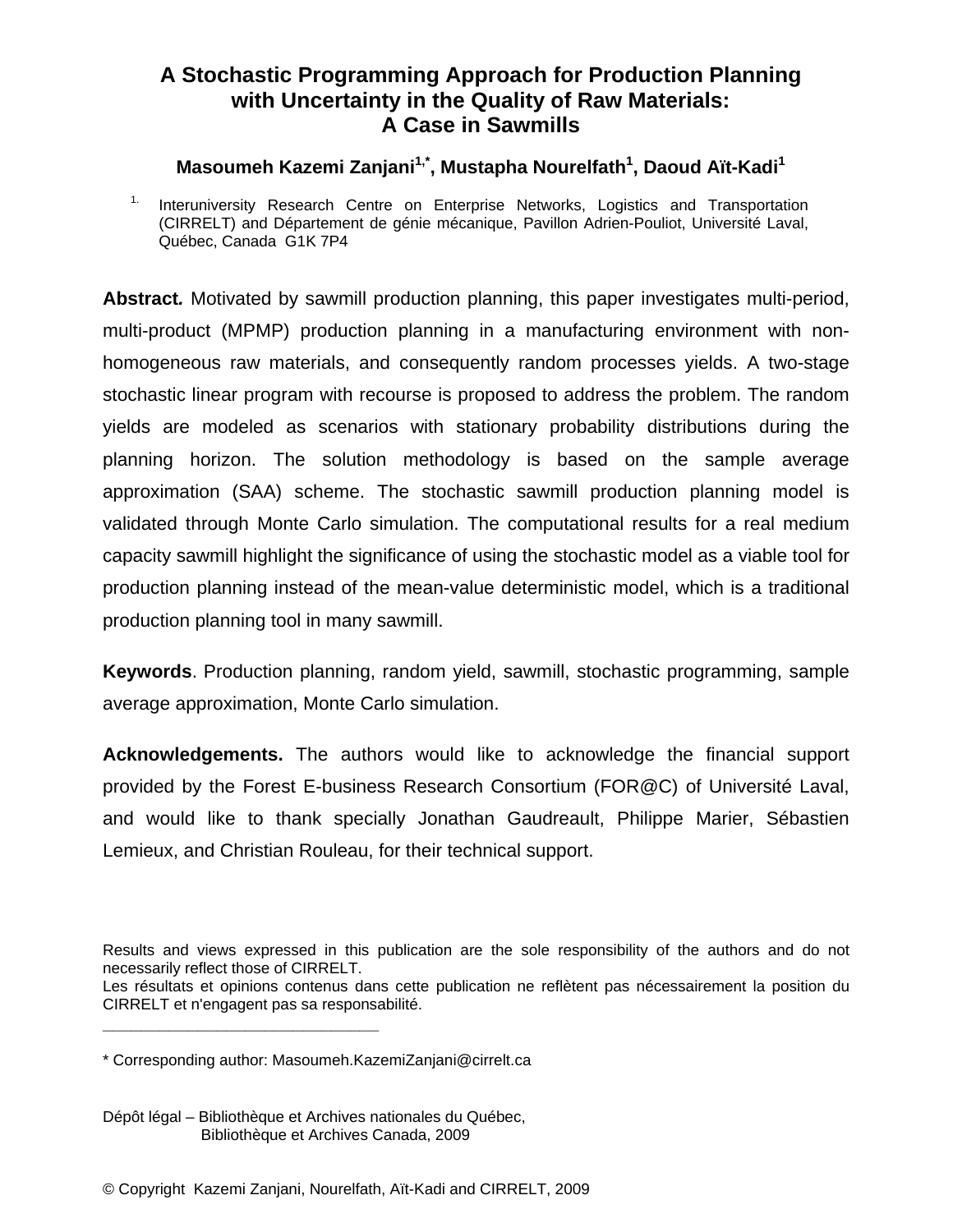## **1. Introduction**

Most of the production environments are characterized by multiple types of uncertainties. When planned production quantities are released, the outputs are often variable. These uncertainties affect and complicate the production planning and control.

The goal of this work is to address a multi-period, multi-product (MPMP) sawmill production planning problem. In sawmills, raw materials (logs) are classified based on some attributes namely: diameter class, species, length, taper, etc. Logs are broken down into different pieces of lumbers (e.g.  $2(in)\times$  $4(in)\times8(ft)$ ,  $2(in)\times4(in)\times10(ft)$ ,...) by means of different cutting patterns. However, due to the nonhomogeneity in characteristic of logs, the quantities of lumbers sawn by different cutting patterns (processes yields) are random variables. In fact, due to natural variable conditions that occur during the growth period of trees, it is impossible to anticipate the exact yields of a log. Moreover, as it is not possible in many sawmills to scan the logs before planning, the exact yields of cutting patterns for different log classes cannot be determined in priori. Product demand is considered as a deterministic parameter which is determined based on the received orders. Production planning in sawmills is to determine the optimal quantity of log consumption from different classes and the selection of corresponding cutting patterns to fit against products demands. The part of the demand that cannot be fulfilled on time due to machine capacities, log inventory, and random yield will be postponed to the following periods by considering a backorder cost. The objective is to minimize log consumption cost, as well as products inventory/backorder costs. We are studying a very customer orientated manufacturing environment that wishes to fulfill the demand as much as possible. Regarding to the potential significance of yield uncertainty on the production plan and consequently on the realized total backorder size, obtaining the plans with minimum total backorder size is an important goal of production planning in sawmills.

This production planning problem can be considered as the combination of several classical production planning problems in the literature which have been modeled by linear programming (LP). Product mix problem and a special case of process selection problem (Johnson and Montgomery, 1974; Sipper and Bulfin, 1997) are the two main building blocks of this problem. In Gaudreault et al. (2004), a deterministic LP model was proposed for sawmill production planning by considering the expected values of random processes yields. The production plan proposed by the deterministic model results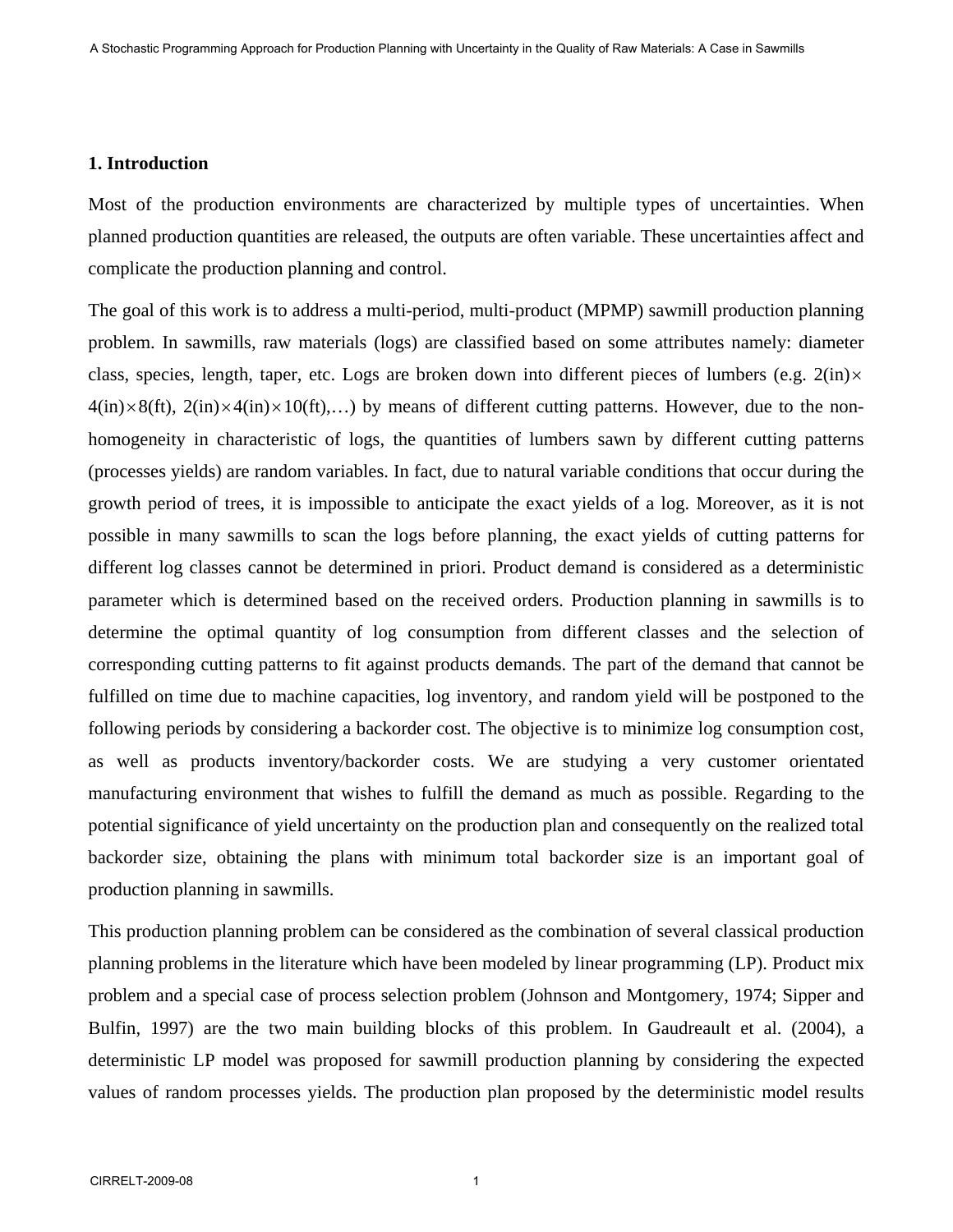usually extra inventory of products with lower quality and price while backorder of products with higher quality and price. Another approach for sawmill production planning is focused on combined optimization type solutions linked to real-time simulation sub systems (Mendoza et al., 1991; Maness and Adams, 1991; Maness and Norton, 2002). In this approach, the stochastic characteristics of logs are taken into account by assuming that all the input logs are scanned through an X-ray scanner, before planning. Maness and Norton (2002) developed an integrated multi-period production planning model which is the combination of an LP model and a log sawing optimizer (simulator). The LP model acts as a coordinating model that allocates limited resources. A series of dynamic programming sub-problems, titled in the literature as "log sawing optimization models" are used to generate activities (columns) for the coordinating LP based on the products' shadow prices. Although the stochastic characteristics of logs are considered in this approach, it includes the following limitations to be implemented in many sawmills: logs, needed for the next planning horizon, are not always available in sawmills to be scanned before planning. Furthermore, to implement this method, the logs should be processed in production line in the same order they have been simulated, which is not an easy practice. Finally, scanning logs before planning is a time consuming process in the high capacity sawmills, which delays the planning process.

It has been shown in the literature (see for example Kall and Wallace, 1994; Birge and Louveaux, 1997; Kall and Mayer, 2005) that in mathematical programming models which include random parameters in their right-hand–side and/or technological coefficients, stochastic programming approach results higher quality solutions compared with the mean-value deterministic model. Most of the works in the literature on uncertain production planning are focused on considering random products demands. In Escudero et al. (1993), a multi-stage stochastic programming approach was proposed to address a MPMP production planning model with random demand. Sox and Muckstadt (1996) provided a formulation and solution algorithm for the finite-horizon capacitated production planning problem with random demand for multiple products. Using Lagrangian relaxation, they developed a sub gradient optimization algorithm to solve the problem. In Bakir and Byrune (1998), demand uncertainty in a MPMP production planning model was studied. They developed a demand stochastic LP model based on the two-stage deterministic equivalent problem. In Kazemi et al. (2007), stochastic programming was proposed as one of possible methodologies to address sawmill production planning, while considering random characteristics of logs.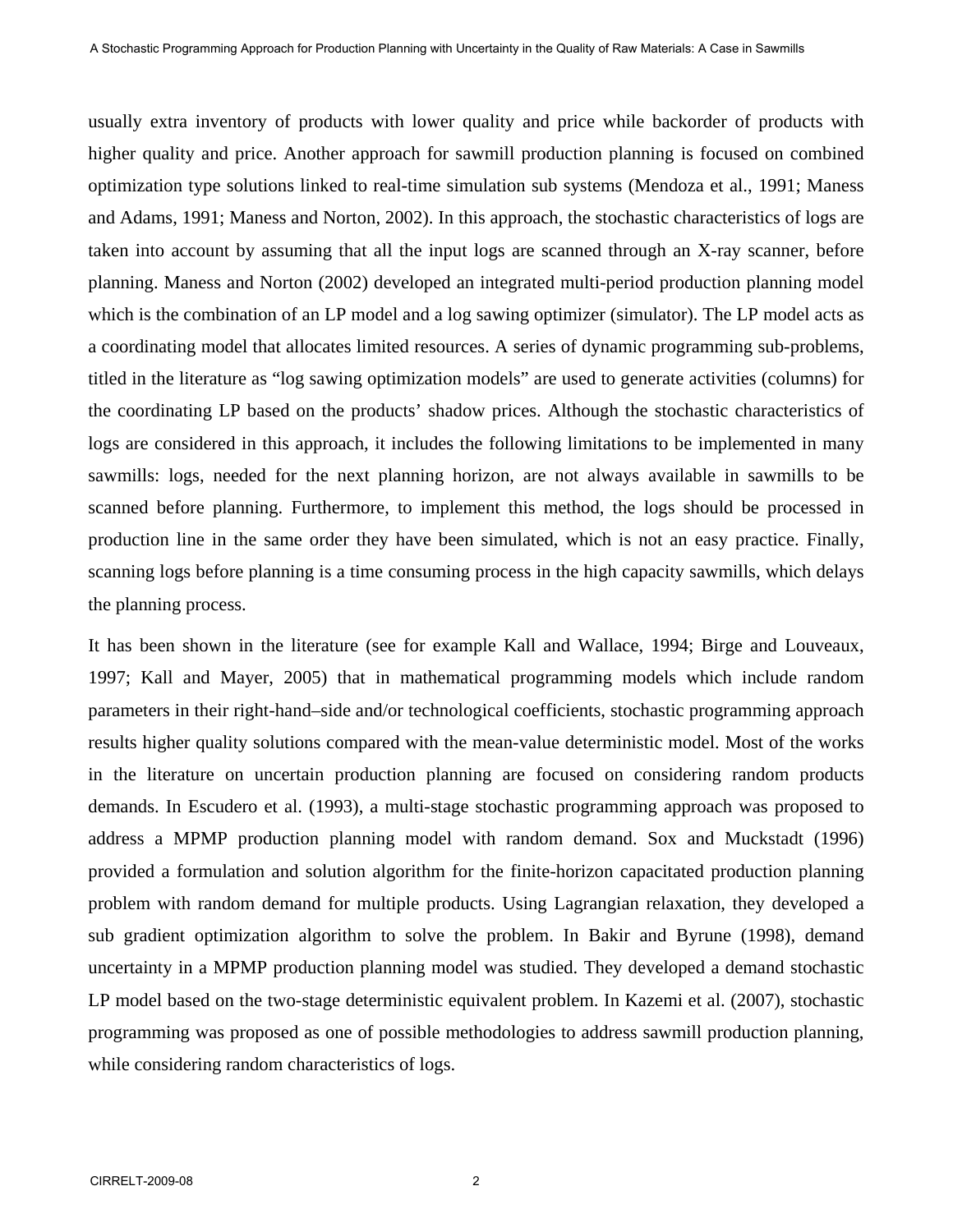In this paper, a two-stage stochastic program with recourse (Kall and Wallace, 1994; Birge and Louveaux, 1997; Kall and Mayer, 2005) is proposed for sawmill production planning, while considering random characteristics of raw materials and consequently random processes yields. We also propose an approach to model the random processes yields in sawmills. Due to the astronomic number of scenarios for random yields in the two-stage stochastic model, a Monte Carlo sampling strategy, the sample average approximation (SAA) scheme (cf. Shapiro and Hommem-de-Mello, 1998, 2000; Mak et al., 1999) is implemented to solve the stochastic model. The confidence intervals on the optimality gap for the candidate solutions are constructed based on common random number (CRN) streams (Mak et al., 1999). Through Monte Carlo simulation, we compare the stochastic and deterministic sawmill production planning models in terms of the realized backorder size and precision of proposed models. Our computational results involving one medium capacity sawmill, with different demand levels, indicate that the proposed stochastic programming approach serves as a viable tool for sawmill planning by considering random characteristics of logs.

The remainder of this paper is organized as follows. In the next section, we propose a two-stage stochastic linear program for sawmill production planning under uncertainty of processes yields. In section 3, the proposed approach for modeling random processes yields in sawmills is provided. In section 4, we provide the solution methodology for the two-stage stochastic model. In section 5, the proposed validation approach to compare the stochastic and deterministic sawmill production planning models is presented. In section 6, the implementation results of the stochastic model and solution strategy for a realistic scale sawmill are presented. The results of comparison between the plans of stochastic and mean-value deterministic LP models are also reported in this section. Our concluding remarks are given in section 7.

## **2. Problem formulation by mathematical programming**

In this section we first describe the deterministic linear program (LP) formulation for sawmill production planning. Then we develop the proposed stochastic model to address the problem by considering the uncertainty of processes yields.

# *2.1. The deterministic LP model for sawmill production planning*

Consider a sawmill with a set of products (lumbers) P, a set of classes of raw materials (logs) C, a set of production processes A, a set of resources (machines) R, and a planning horizon consisting of *T* periods. For modeling simplicity, we define a process as a combination of a log class and a cutting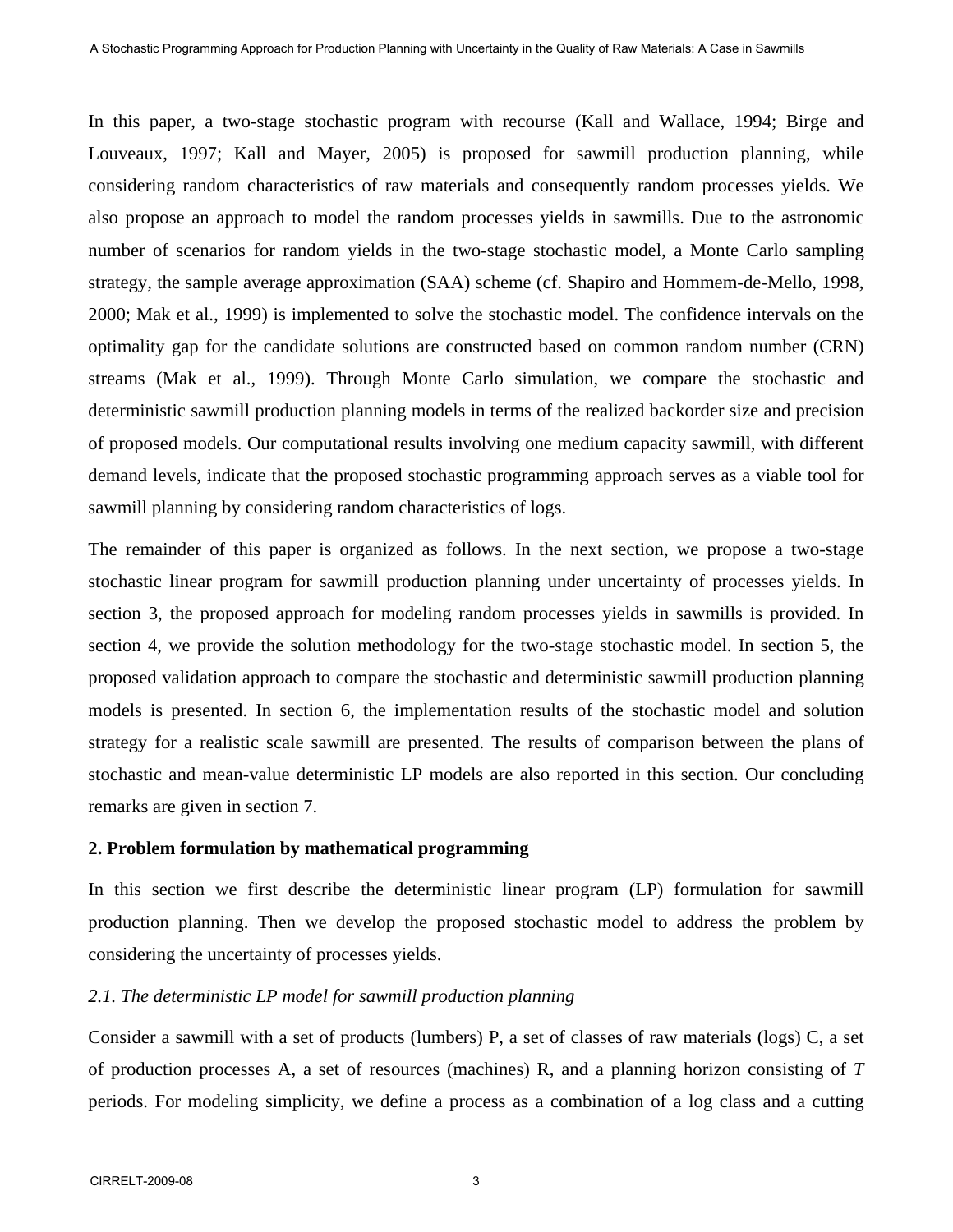pattern. To state the deterministic linear programming model for this production planning problem, the following notations are used:

# *2.1.1. Notations*

# *Indices*

- *p* product (lumber)
- *t* period
- *c* raw material (log) class
- *a* production process
- *r* resource (machine)

# *Parameters*

- $h_{pt}$  Inventory holding cost per unit of product *p* in period *t*
- $b_{nt}$  Backorder cost per unit of product *p* in period *t*
- $m_{ct}$  Raw material cost per unit of class *c* in period *t*
- $I_{c0}$  The inventory of raw material class *c* at the beginning of planning horizon
- $I_{p0}$  The inventory of product *p* at the beginning of planning horizon
- $s_{ct}$  The quantity of material of class *c* supplied at the beginning of period *t*
- $d_{pt}$  Demand of product *p* by the end of period *t*
- $\phi_{ac}$  The units of class *c* raw material consumed by process *a* (consumption factor)
- $\rho_{\text{an}}$  The units of product *p* produced by process *a* (yield of process *a*)
- $\delta_{ar}$  The capacity consumption of resource *r* by process *a*
- $M_{rt}$  The capacity of resource *r* in period *t*

# *Decision variables*

- $X_{at}$  The number of times each process *a* should be run in period *t*
- $I_{ct}$  Inventory size of raw material of class *c* by the end of period *t*
- $I_{nt}$  Inventory size of product *p* by the end of period *t*
- $B_{nt}$  Backorder size of product *p* by the end of period *t*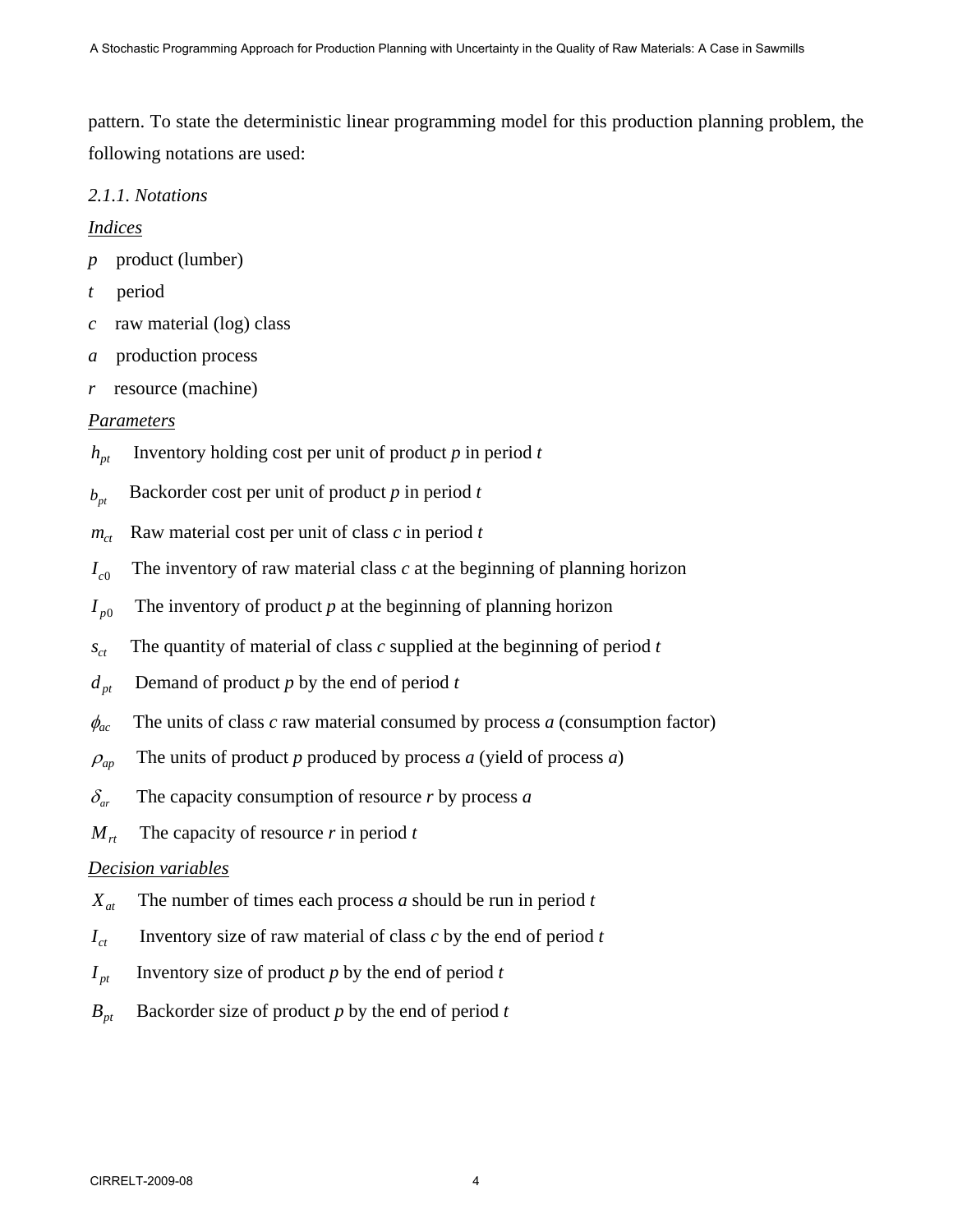A Stochastic Programming Approach for Production Planning with Uncertainty in the Quality of Raw Materials: A Case in Sawmills

#### *2.1.2. The LP model*

Minimize 
$$
Z = \sum_{p \in P} \sum_{t=1}^{T} (h_{pt} I_{pt} + b_{pt} B_{pt}) + \sum_{c \in C} \sum_{t=1}^{T} \sum_{a \in A} m_{ct} \phi_{ac} X_{at}
$$
 (1)

Subject to

$$
\begin{array}{ll}\n\text{Material inventory constraint} \\
I_{ct} = I_{ct-1} + s_{ct} - \sum_{a \in A} \phi_{ac} X_{at}, & t = 1, \dots, T, c \in \mathbb{C},\n\end{array} \tag{2}
$$

Product inventory constraint  
\n
$$
I_{p1} - B_{p1} = I_{p0} + \sum_{a \in A} \rho_{ap} X_{a1} - d_{p1},
$$
  
\n $I_{pt} - B_{pt} = I_{pt-1} - B_{pt-1} + \sum_{a \in A} \rho_{ap} X_{at} - d_{pt}, \qquad t = 2,...,T, p \in P,$ \n(3)

$$
\sum_{a \in A} \delta_{ar} X_{at} \le M_{rt}, \qquad t = 1, ..., T, r \in R,
$$
\n(4)

Non-negativity of all variables 0. 1. Onl-hegativity of an variables<br>  $X_{at} \ge 0, I_{ct} \ge 0, I_{pt} \ge 0, B_{pt} \ge 0,$   $t = 1,...,T, p \in P, c \in C, a \in A.$  (5)

The objective function (1) is a linear cost minimization equation. It consists of total inventory and backorder costs for all products and raw material cost for all material classes in the planning horizon. Constraint (2) ensures that the total inventory of raw material of class *c* at the end of period *t* is equal to its inventory in the previous period plus the quantity of material of class *c* supplied at the beginning of that period  $(s<sub>ct</sub>)$  minus its total consumption in that period. Constraint (3) ensures that the sum of inventory (or backorder) of product *p* at the end of period *t* is equal to its inventory (or backorder) in the previous period plus the total production of that product in that period, minus the product demand for that period. Finally, constraint (4) requires that the total production do not exceed the available production capacity.

#### *2.2. The Two-stage stochastic model with recourse for sawmill production planning with random yield*

To include the random nature of processes yields in sawmill production planning, we expand the model (1)-(5) to a two-stage stochastic linear program with recourse. It is assumed that the random processes yields are modeled as scenarios with known probability distributions. We represent the random yield vector by  $\xi$ , where  $\xi = {\rho_{ap} \mid a \in A, p \in P}$ . We also represent each realization (scenario) of random  $\tilde{ }$ processes yields by  $\rho_{ap}(\xi)$ . We denote the total number of yield scenarios by *N*, and the probability of each scenario *i* by  $p^i$ , respectively. It should be emphasized that the stages of the two-stage stochastic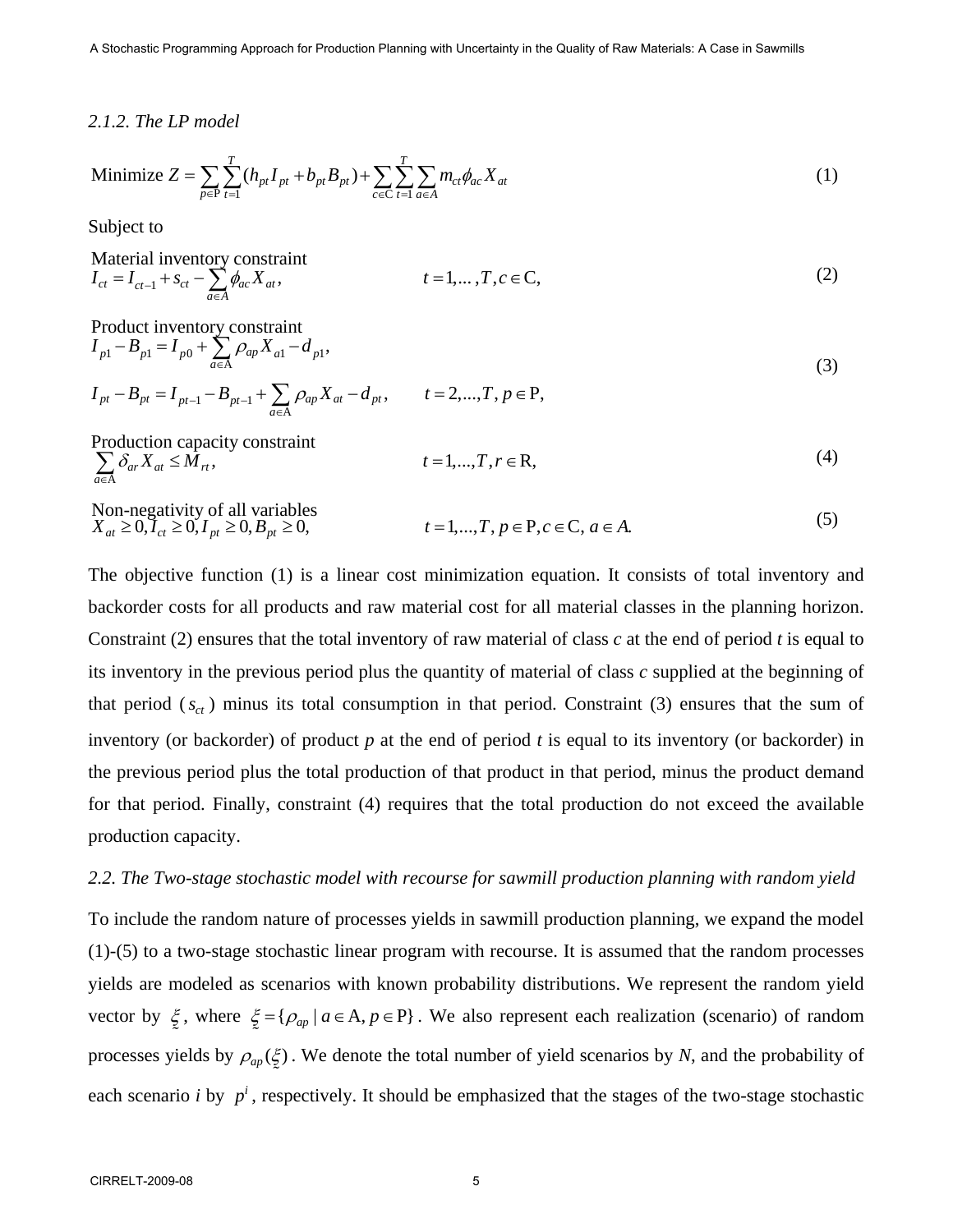problem do not refer to time periods. They correspond to steps in the decision making. In the first-stage (planning stage), the decision maker does not have any information about the processes yields due to lack of complete information on the characteristic of raw materials. However, the production plan should be determined before the complete information is available. Thus the first-stage decision variable is the production plan. In the second stage (plan implementation stage) when the realized yields are available, based on the first-stage decision, the recourse actions (inventory or backorder sizes) can be computed. The objective of the two-stage stochastic program with recourse would be to minimize the material consumption cost, plus the expected inventory and backorder costs (recourse costs) for all yield scenarios. The resulting deterministic equivalent formulation for the two-stage stochastic model is as follows:

Minimize 
$$
Z = \sum_{c \in C} \sum_{t=1}^{T} \sum_{a \in A} m_{ct} \phi_{ac} X_{at} + \sum_{i=1}^{N} \sum_{p \in P} \sum_{t=1}^{T} p^{i} [h_{pt} I_{pt}^{i} + b_{pt} B_{pt}^{i}]
$$
 (6)

Subject to

$$
I_{ct} = I_{ct-1} + s_{ct} - \sum_{a \in A} \phi_{ac} X_{at}, \qquad t = 1,...,T, c \in C,
$$
  
\n
$$
I_{p1}^{i} - B_{p1}^{i} = I_{p0} + \sum_{a \in A} \rho_{ap} (\xi^{i}) X_{a1} - d_{p1},
$$
  
\n
$$
I_{pt}^{i} - B_{pt}^{i} = I_{pt-1}^{i} - B_{pt-1}^{i} + \sum_{a \in A} \rho_{ap} (\xi^{i}) X_{at} - d_{pt}, \ t = 2,...,T, p \in P, i = 1,...,N,
$$
  
\n
$$
\sum_{a \in A} \delta_{ar} X_{at} \leq M_{rt}, \qquad t = 1, 2,...,T, r \in R,
$$
\n(9)

$$
X_{at} \ge 0, I_{ct} \ge 0, I_{pt}^{i} \ge 0, B_{pt}^{i} \ge 0, \qquad c \in C, p \in P, t = 1, ..., T, a \in A, i = 1, ..., N.
$$
 (10)

In the two-stage stochastic program (6)-(10),  $I_{pt}^{i}$  and  $B_{pt}^{i}$  denote the inventory and backorder sizes of product *p* in period *t* under yield scenario *i*, respectively.

# **3. Modeling the random processes yields in sawmills**

To apply the proposed two-stage stochastic model (6)-(10) for sawmill production planning, as the first step, we should generate the scenarios for random processes yields. A scenario for the yields of process (*a*) (combination of a log class (*c*) and a cutting pattern (*s*)) in a sawmill is defined as possible quantities of lumbers that can be produced by cutting pattern (*s*) after sawing each log of class (*c*). As an example of the uncertain yields in sawmills, consider the cutting pattern (*s*) that can produce 6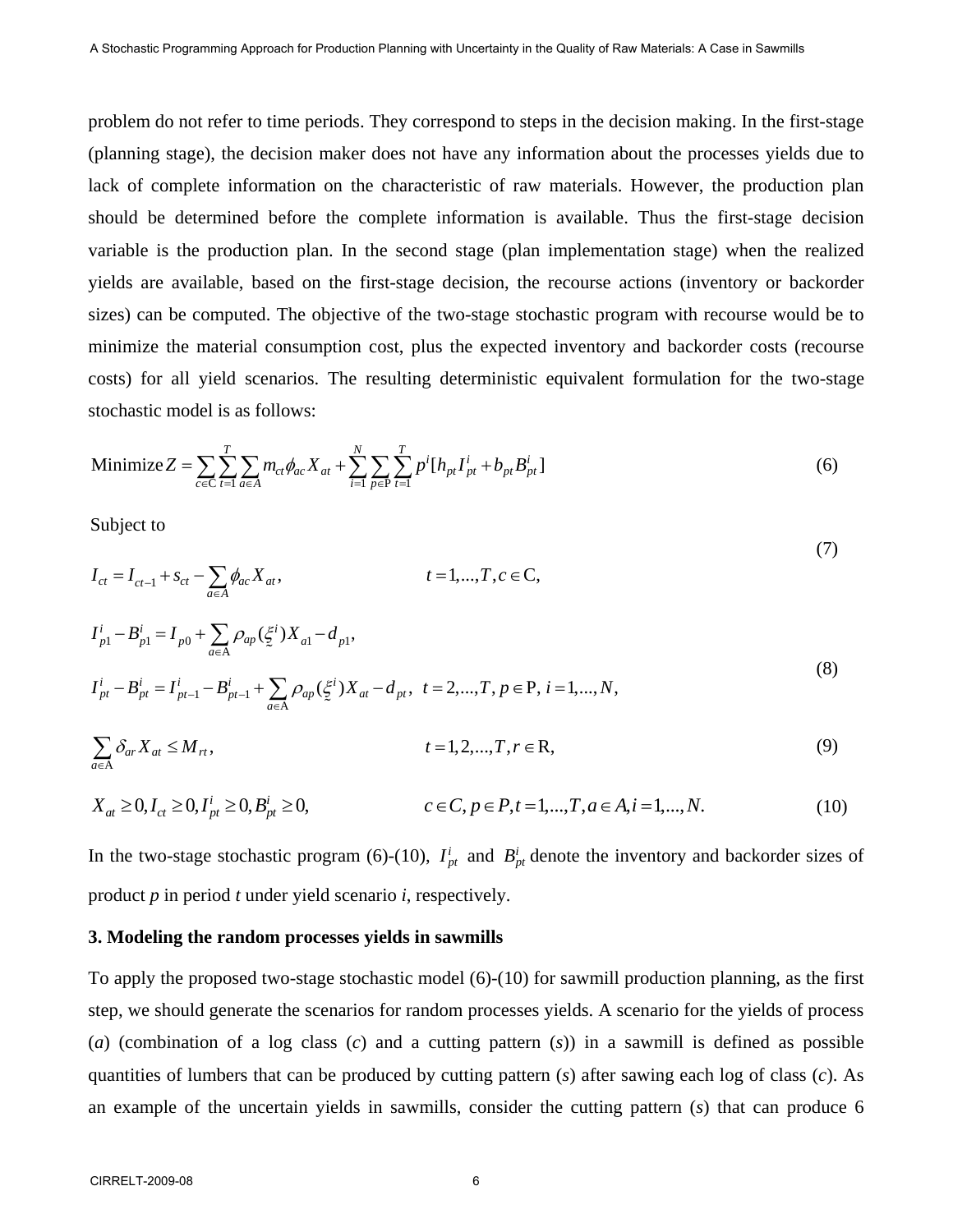products (P1, P2, P3, P4, P5, P6) after sawing the logs of class (*c*). Table 1 represents four scenarios among all possible scenarios for the uncertain yields of this process.

| Scenarios | Products |  |                                              |  |           |           |  |  |  |  |  |  |
|-----------|----------|--|----------------------------------------------|--|-----------|-----------|--|--|--|--|--|--|
|           | P1       |  | P <sub>2</sub> P <sub>3</sub> P <sub>4</sub> |  | <b>P5</b> | <b>P6</b> |  |  |  |  |  |  |
|           |          |  |                                              |  |           |           |  |  |  |  |  |  |
|           |          |  |                                              |  |           |           |  |  |  |  |  |  |
|           |          |  |                                              |  |           |           |  |  |  |  |  |  |
|           |          |  |                                              |  |           |           |  |  |  |  |  |  |
|           |          |  |                                              |  |           |           |  |  |  |  |  |  |

Table 1. Scenarios for yields of a process in sawmills

In this work, we assume that all the logs that will be processed in the next planning horizon are supplied from the same discrete of forest. Hence, a stationary probability distribution can be considered for the quality of logs and uncertain processes yields during the planning horizon. We propose to consider the average yield of a random sample of logs in each log class as a scenario and to estimate the probability distribution for the average yields. Such scenarios with their probability distribution in sawmills can be determined as follows.

- 1) Take a sample of logs in each log class (e.g. 3000) and let them be processed by each cutting pattern. Compute the average yield for the sample.
- 2) Repeat step 1 for a number of replications (e.g. 30).
- 3) By the Central Limit Theorem (CLT) in statistics, the average yield has a normal distribution. Thus, based on the average yields computed for each replication in step 2, estimate the mean and variance of normal distribution corresponding to the average yield of each process.

It should be noted that, the implementation of step 1 in this approach is very difficult in sawmills. In fact, the high production speed in sawmills makes it almost impossible to track the logs through the line and to observe the result of sawing individual logs. As a more feasible alternative, we propose to use the set of yield scenarios generated by a log sawing simulator (Optitek). "Optitek" was developed by a research company for Canada's solid wood products industry (Forintek Canada Corp.). It was developed based on the characteristics of a large sample of logs in different log classes, as well as sawing rules available in Quebec sawmills. The inputs to this simulator include log class, cutting pattern, and the number of logs to be processed. The simulator considers the logs in the requested class with random physical and internal characteristics; afterwards it generates different quantity of lumbers (yields) for each log based on the sawing rules of the requested cutting pattern. Thus, in order to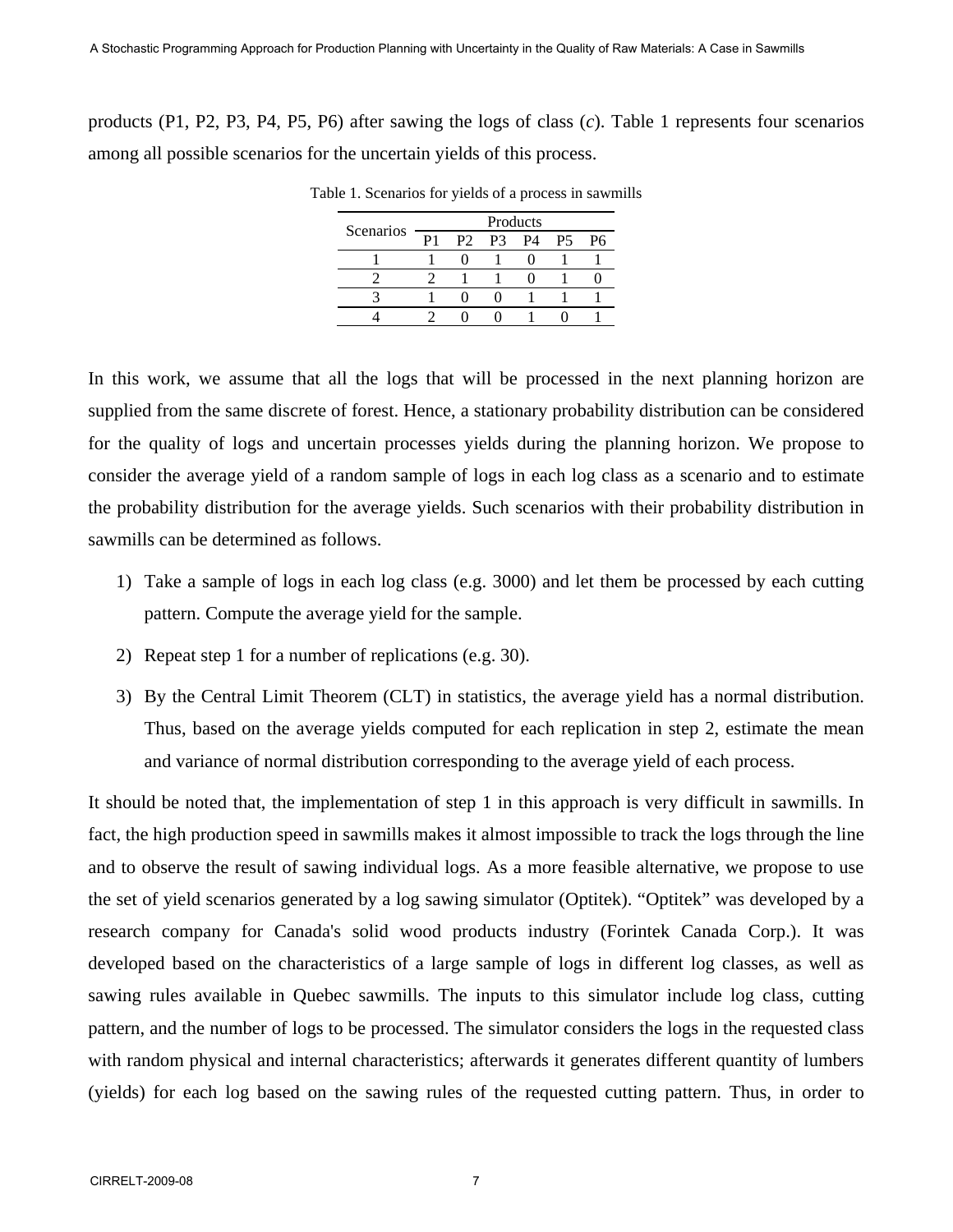implement step 1 in the proposed scenario generation approach, a sample (e.g. 3000) of yields can be randomly taken among the set of scenarios already generated by Optitek, and the average yield for the sample can be computed.

# **4. Solution strategy**

The two-stage stochastic model  $(6)-(10)$  can be solved by the linear programming solvers, namely CPLEX LP solver. However, regarding to the variety of characteristics in each log class in sawmills, a huge number of scenarios for processes yields can be expected. Thus, solving this model would be far beyond the present computational capacities. We can however use Monte Carlo sampling techniques, which consider only randomly, selected subsets of the set  $\left\{\xi^1, \xi^2, \dots, \xi^N\right\}$  to obtain approximate solutions. The sample average approximation (SAA) scheme (cf. Shapiro and Hommem-de-Mello, 1998, 2000; Mak et al., 1999), is selected as the solution approach in this work, which is described as follows.

## *Sample average approximation (SAA) scheme*

In the SAA scheme, a random sample of *n* scenarios of the random vector  $\xi$  is generated and the  $\tilde{a}$ expectation  $\overline{1}$   $\overline{p \in P}$   $\overline{t=1}$  $\sum_{i=1}^{N}\sum_{p\in\text{P}}\sum_{t=1}^{T}p^{i}[h_{pt}I_{pt}^{i}+b_{pt}B_{pt}^{i}]$  $\sum_{i=1} \sum_{p \in P} \sum_{t=1} p^{i} [h_{pt} I_{pt}^{i} + b_{pt} B_{pt}^{i}]$  is approximated by the sample average function  $1 p \in P$   $t=1$  $\frac{1}{n} \sum_{i=1}^{n} \sum_{j=1}^{n} [h_{nl} I_{nl}^{i} + b_{nl} B_{nl}^{i}]$  $p_t \cdot p_t \cdot \nu_{pt} \boldsymbol{\nu}_{pt}$  $i=1$   $p \in P$  t  $h_{nt}I_{nt}^i + b_{nt}B$  $\frac{1}{n} \sum_{i=1}^n \sum_{p \in P} \sum_{t=1} [h_{p} I_{pt}^i + b_{pt} B_{pt}^i]$ . In other words, the "true" problem (6)-(10) is approximated by the sample

average approximation (SAA) problem (11).

Minimize 
$$
\hat{Z} = \sum_{c \in C} \sum_{t=1}^{T} \sum_{a \in A} m_{ct} \phi_{ac} X_{at} + \frac{1}{n} \sum_{i=1}^{n} \sum_{p \in P} \sum_{t=1}^{T} [h_{pt} I_{pt}^{i} + b_{pt} B_{pt}^{i}]
$$
 (11)

Subject to

### Constraints (7)-(10).

It can be shown that under mild regularity conditions, as the sample size *n* increases, the optimal solution vector  $\hat{X}_n$  and optimal value  $\hat{Z}_n$  of the SAA problem (11) converge with probability one to their true counterparts, and moreover  $\hat{X}_n$  converges to an optimal solution of the true problem with probability approaching one exponentially fast (Shapiro and Hommem-de-Mello., 1998 and 2000). This convergence analysis suggests that a fairly good approximate solution to the true problem (6)-(10)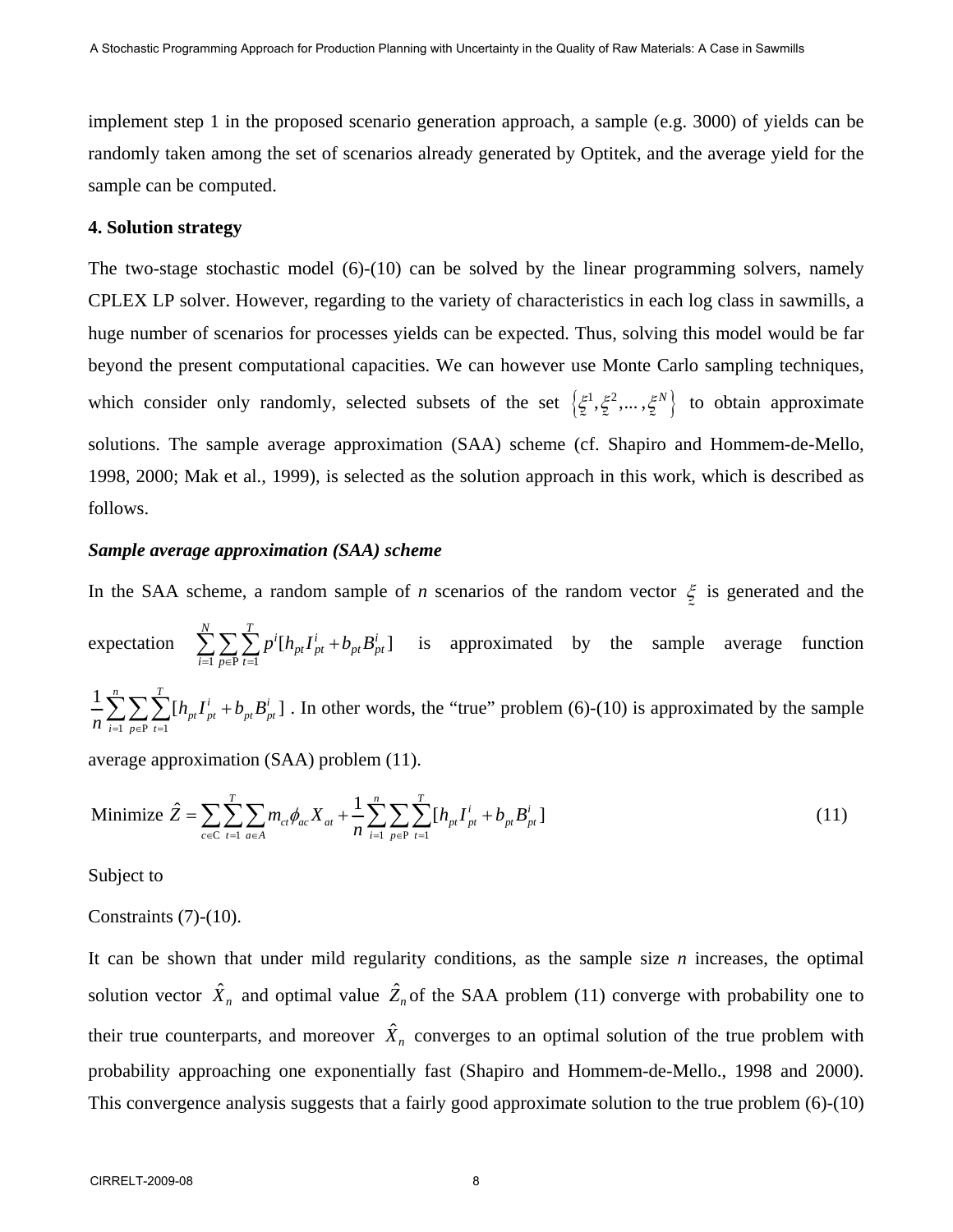can be obtained by solving an SAA problem (11) with a modest sample size. The mentioned regularity conditions include: 1) the objective function of the stochastic model has finite mean and variance, 2) the independent identically distributed (i.i.d.) observations of vector  $\xi$  can be generated, 3) instances  $\tilde{ }$ of SAA problem can be solved for sufficiently large *n* to generate "good" bounding information, and 4) the objective function of the stochastic model can be evaluated exactly for specific values of  $X_{at}$  and realizations of vector ξ  $\tilde{ }$ . It is evident that the mentioned regularity conditions are satisfied for our problem, especially due to considering a normal distribution for the random yields. In practice, the SAA scheme involves repeated solutions of the SAA problem (11) with independent samples. Statistical confidence intervals are then derived on the quality of the approximate solutions (Mak et al., 1999). According to the work of Mak et al. (1999), an obvious approach to test solution quality for a candidate solution ( $\bar{X}$ ) is to bound the optimality gap, defined as  $E_{\xi}[f(\bar{X}, \xi)] - z^*$  using standard statistical procedures, where  $f(\bar{X}, \xi)$  and  $z^*$  are the true objective value for  $\bar{X}$  and the true optimal solution to the problem (6)-(10), respectively, and  $E_{\xi}[f(\bar{X}, \xi)]$  is the expected value of  $f(\bar{X}, \xi)$ . In our work, a sampling procedure based on common random numbers (CRN) is used to construct the optimality gap confidence interval which provides significance variance reduction over naive sampling, as shown in (Mak et al., 1999). This approach is described next.

#### *The SAA algorithm (with common random number streams)*

*Step 1-* Generate *ng* independent identically distributed (i.i.d.) batches of samples each of size *n* from the distribution of  $\xi$ , i.e.,  $\left\{\xi_i^1, \xi_i^2, \dots, \xi_j^n\right\}$  for  $j = 1, \dots, n_g$ . For each sample, solve the corresponding  $\tilde{ }$ SAA problem (11). Let  $\hat{Z}_n^j$  and  $\hat{X}_n^j$ ,  $j = 1,..., n_g$ , be the corresponding optimal objective value and an optimal solution, respectively.

*Step 2-* Compute

$$
\bar{Z}_{n,n_g} = \frac{1}{n_g} \sum_{j=1}^{n_g} \hat{Z}_n^j, \text{ and } (12)
$$

$$
s_{\bar{Z}_{n,n_g}}^2 = \frac{1}{n_g(n_g-1)} \sum_{j=1}^{n_g} (\hat{Z}_{n_g}^j - \bar{Z}_{n,n_g})^2.
$$
 (13)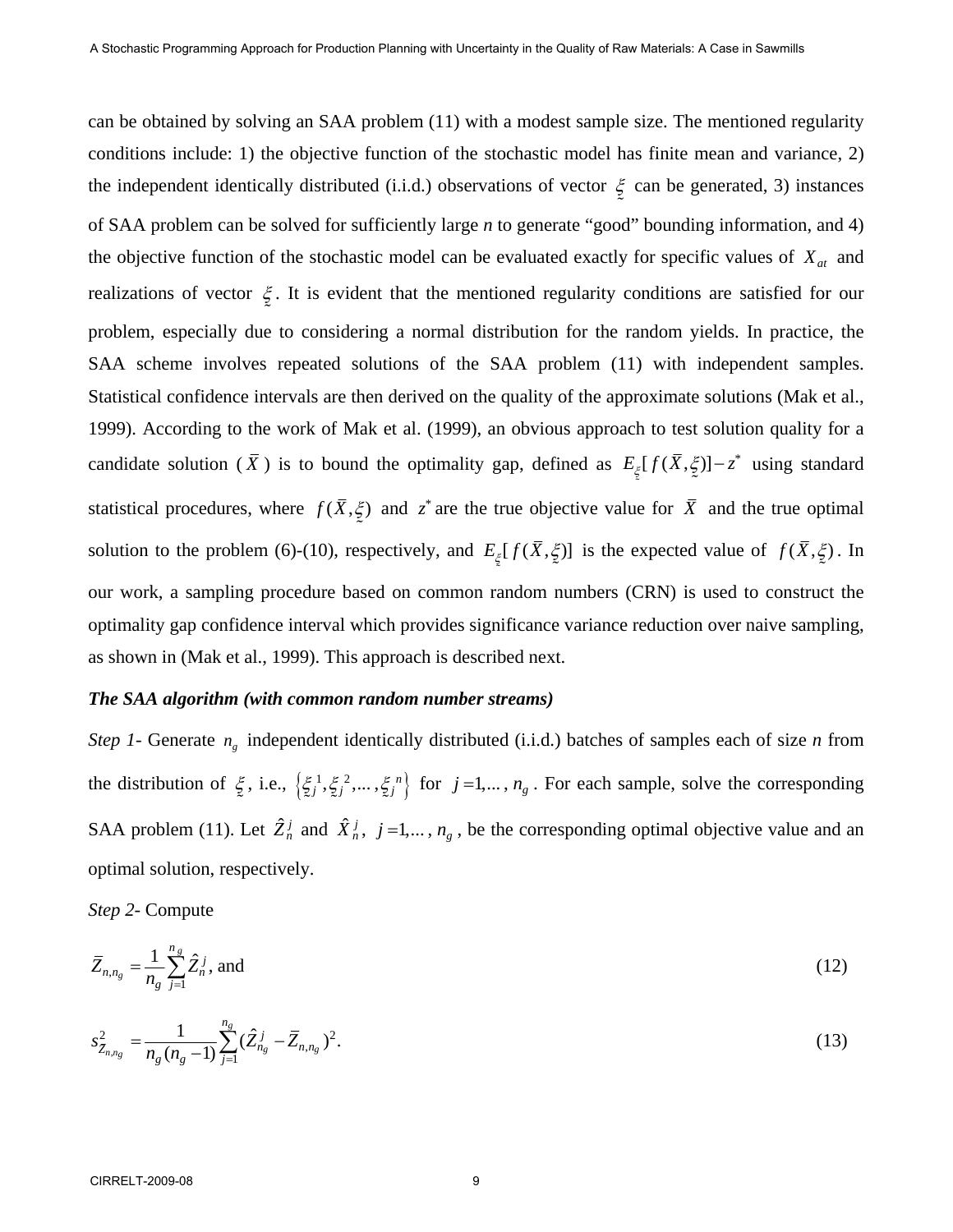It is well known that the expected value of  $\hat{Z}_n$  is less than or equal to the optimal value  $z^*$  of the true problem (see e.g., Mak et al., 1999). Since  $\overline{Z}_{n,n_g}$  is an unbiased estimator of  $E[\hat{Z}_n]$ , we obtain that  $E[\bar{Z}_{n,n_g}] \leq z^*$ . Thus  $\bar{Z}_{n,n_g}$  provides a lower statistical bound for the optimal value  $z^*$  of the true problem (6)-(10) and  $s^2_{\bar{Z}_{n,n_g}}$  is an estimate of the variance of this estimator.

*Step 3*- Choose a candidate feasible solution  $\bar{X}$  of the true problem, for example, a computed  $\hat{X}_{n'}^j$  by using a sample size ( *n*′ ) larger than used for lower bound estimation ( *n* ). Estimate the true objective function value  $f(\bar{X})$  for all batches of samples  $(j=1,..., n_g)$  as follows.

Minimize 
$$
\tilde{f}_n^j(\bar{X}) = \sum_{c \in C} \sum_{t=1}^T \sum_{a \in A} m_{ct} \phi_{ac} \bar{X} + \frac{1}{n} \sum_{i=1}^n \sum_{p \in P} \sum_{t=1}^T [h_{pt} I_{pt}^i + b_{pt} B_{pt}^i].
$$
 (14)

Subject to

Constraints (7)-(10).

*Step 4-* Compute the observations of the optimality gap  $G_n^j$  for the candidate solution  $\overline{X}$  for all  $j = 1, \ldots, n_g$  as follows.

$$
G_n^j = \tilde{f}_n^j(\bar{X}) - \hat{Z}_n^j. \tag{15}
$$

It has been shown in Mak et al. (1999) that:

$$
E\left[\tilde{f}_n(\bar{X}) - \hat{Z}_n\right] \ge E_{\xi}[f(\bar{X}, \xi)] - z^*.
$$
\n(16)

where  $f(\bar{X}, \xi)$  and  $z^*$  are the true objective value for  $\bar{X}$  and the true optimal solution to the problem (6)-(10), respectively, and  $(E_{\xi}[f(\bar{X}, \xi)] - z^*)$  is the true optimality gap for the candidate solution  $\bar{X}$ . We also have:

$$
\sqrt{n_g} \left[ \overline{G}_{n_g} - EG_n \right] \Rightarrow N(0, \sigma_g^2) \quad \text{as } n_g \to \infty
$$
  
where  $\sigma_g^2 = \text{var } G_n$ .

*Step 5*- Compute the sample mean and sample variance for the optimality gap  $G_n^j$  as follows.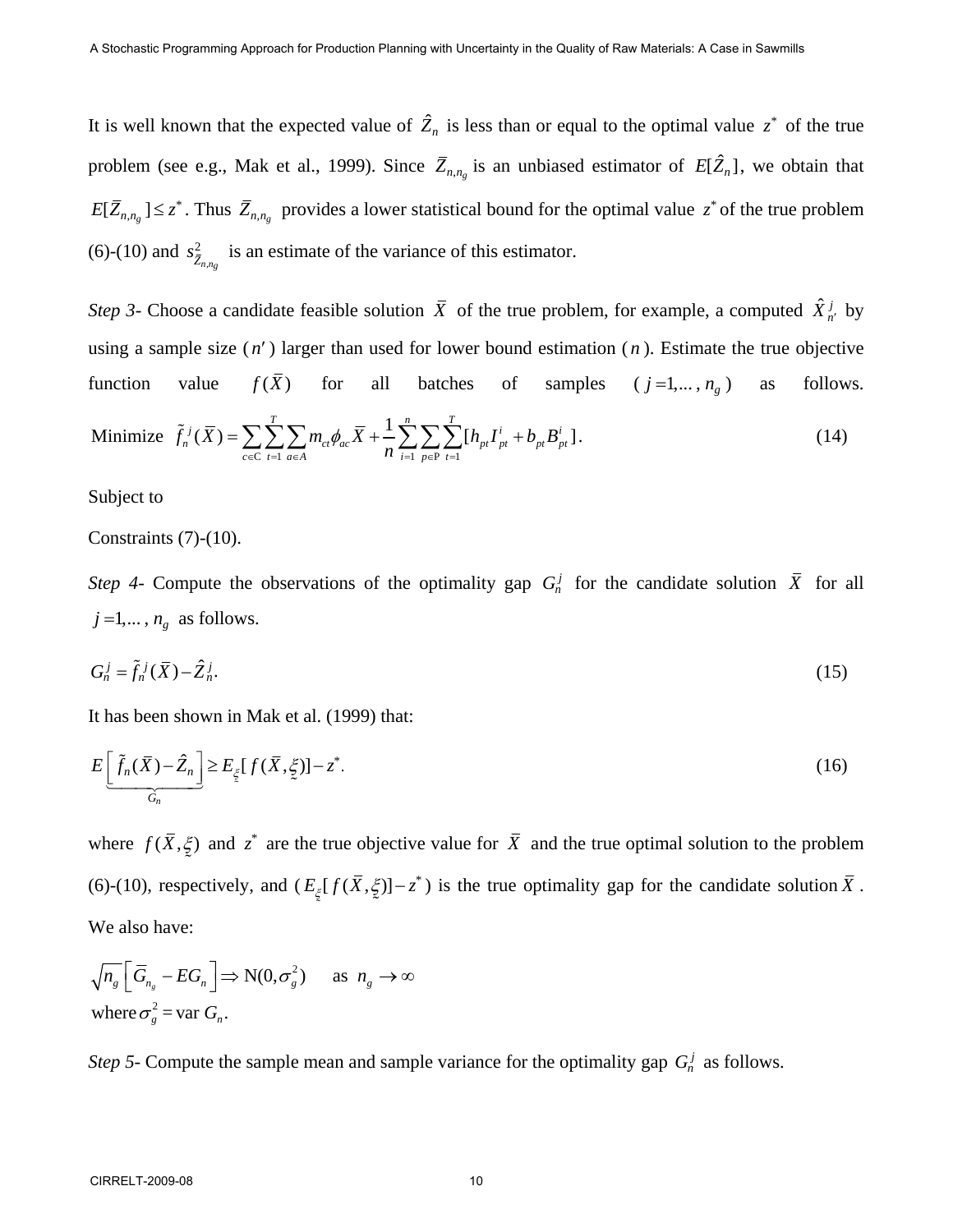$$
\bar{G}_{n_g} = \frac{1}{n_g} \sum_{j=1}^{n_g} G_n^j, \text{and} \tag{17}
$$

$$
s_{G_n^j}^2 = \frac{1}{n_g (n_g - 1)} \sum_{j=1}^{n_g} (G_n^j - \overline{G}_{n_g})^2.
$$

*Step 6*- Compute the approximate  $(1-\alpha)$ -level confidence interval for the optimality gap of  $\overline{X}$  as

$$
\left[ ((\overline{G}_{n_g} - \tilde{\varepsilon}_g) \vee 0), (\overline{G}_{n_g} + \tilde{\varepsilon}_g) \right], \text{ where } \tilde{\varepsilon}_g = \frac{t_{n_g - 1, \alpha} s_{G_n^j}}{\sqrt{n_g}} \quad . \tag{18}
$$

#### **5. Validation of the stochastic sawmill production planning model by Monte Carlo simulation**

In this section, we compare the plans proposed by the stochastic and deterministic sawmill production planning models. As we mentioned before, we assume that the company is very service sensitive, i.e., the realized total backorder size after implementation of production plan is more crucial than the realized inventory size. Thus, the following key indicators of performance are considered to compare the deterministic and stochastic models:

1) Backorder gap (BO gap): the gap between the realized total backorder size of the deterministic and the stochastic models' plans, after implementing the mentioned plans.

2) Plan precision: the gap between the planned total backorder size determined by the production planning model and the realized total backorder size, after implementing the model's plan. This indicator evaluates also the extent to which the yield scenarios considered in the stochastic model are close to the scenarios that can be observed in the real production process.

In order to compute the total backorder size after implementing the plans, we propose to use Monte Carlo simulation. The main objective of this simulation is to implement the production plans virtually, by considering the yield scenarios that might be realized during the plan implementation in the realistic scale sawmills. Hence, the following features are considered for the simulator:

1) To get the production plans proposed by the deterministic and stochastic models as well as the products demand, as the inputs.

2) To simulate the production plan implementation based on the received production plan as follows: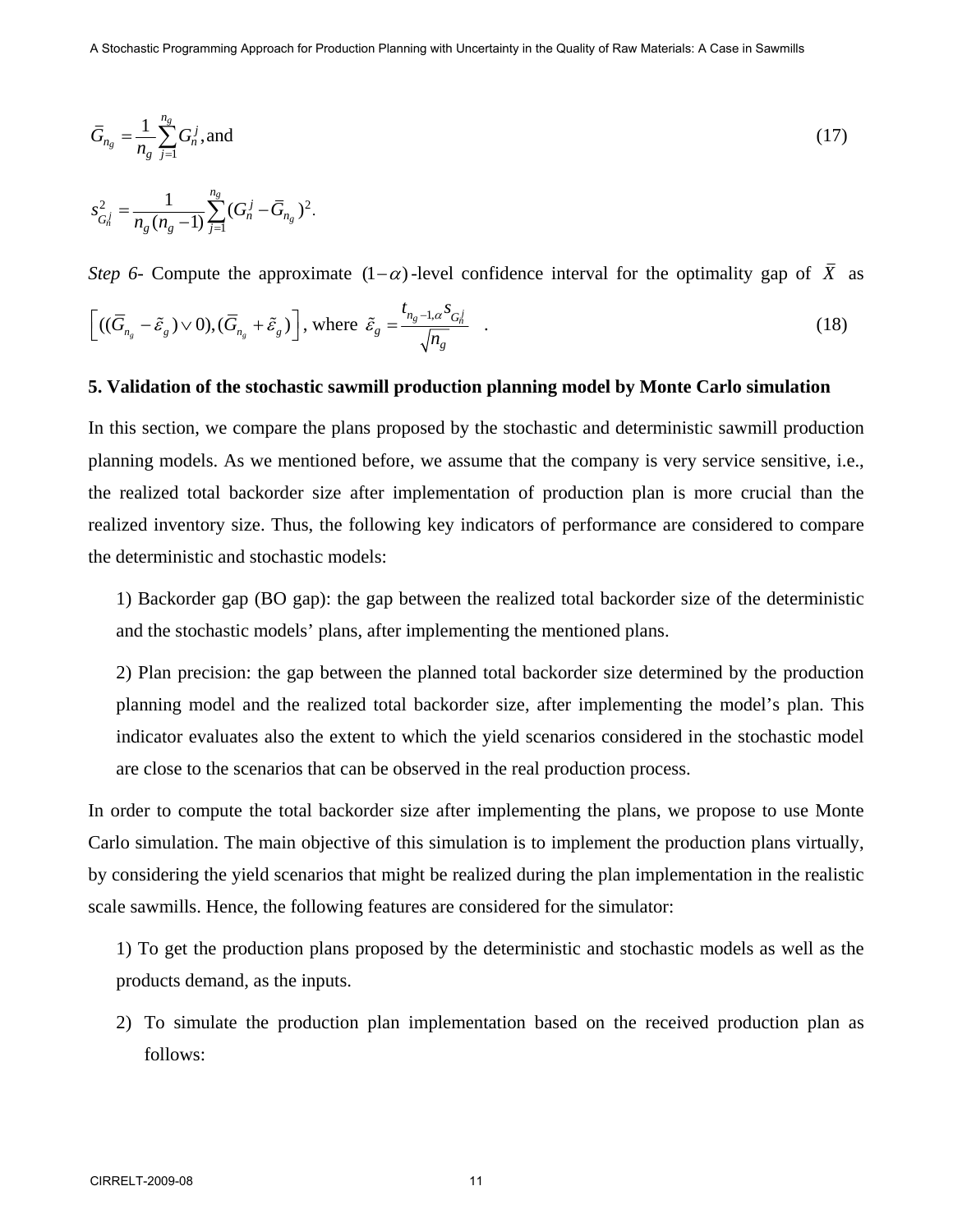2.1) To determine a sample size equal to the number of times each process should be run in each period (production plan).

 2.2) To generate randomly a sample of scenarios (with the size determined in 2.1) for the yields of each process, from the set of possible scenarios for the yields of that process. It should be mentioned that this step is equivalent to select a random sample of logs in each class to be sawn by each cutting pattern, while implementing the production plan in sawmills.

- 3) To compute the total production size of each product at the end of each period, after simulating the plan implementation for that period (step 2).
- 4) To compute the backorder or inventory size of each product in each period based on the total production size of that product (computed in step 3) and its demand for that period.

Figure 1 illustrates the main features of the simulator which is designed to simulate the plans implementation in sawmills.



Figure 1. Simulation of the production plans implementation in sawmills

# **6. Computational results**

In this section, we describe the numerical experiments using the proposed two-stage stochastic model to address a medium capacity sawmill production planning problem. We first describe the characteristics of the test industrial problem and some implementation details; then, we comment on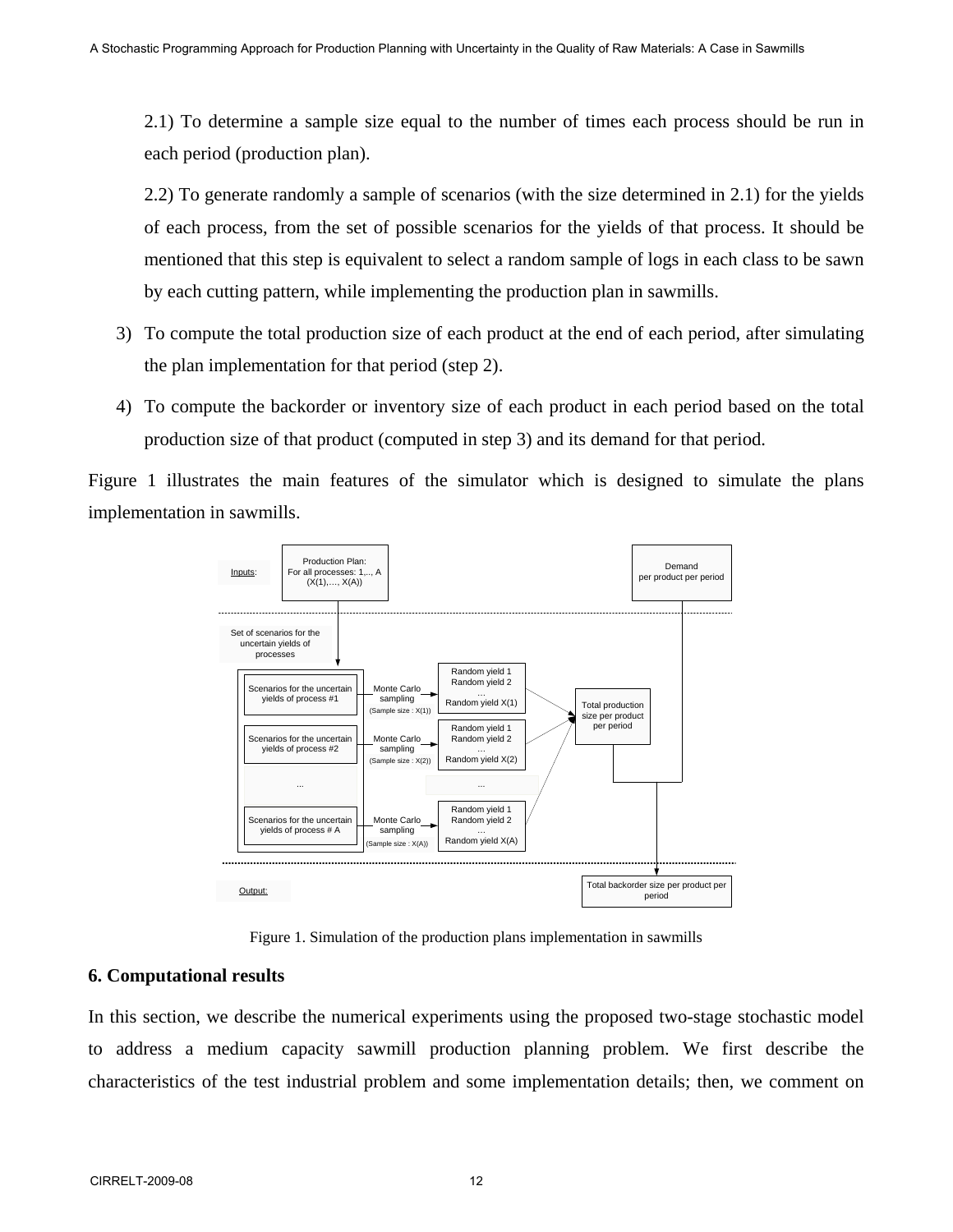the quality of the stochastic model solutions determined by the SAA scheme; finally, we compare the stochastic and mean-value deterministic models' plans by the proposed Monte Carlo simulation approach (see section 5), for different demand levels.

#### *6.1. Data and implementation*

The proposed two-stage stochastic program with recourse in this paper is applied for a prototype sawmill. The prototype sawmill is a typical medium capacity softwood sawmill located in Quebec (Canada). The sawmill focuses on sawing high-grade products to the domestic markets as well as export products to the USA. It is assumed that the input bucked logs into the sawmill are categorized into 3 classes. 5 different cutting patterns are available. The sawmill produces 27 products of custom sizes (e.g.  $2(in)\times4(in)$ ,  $2(in)\times6(in)$  lumbers) in four lengths. In other words, there are 15 processes able to produce 27 products with random yields. We consider two bottleneck machines: Trimmer and Bull. The planning horizon consists of 30 periods (days). Product demand in each period is assumed to be deterministic which is determined based on the received orders. Lumbers that remain from one period to the next are subject to a unit holding cost. The unsatisfied demand is penalized by a unit backorder cost. We assume that the company is very service sensitive and wishes to fulfill customer demands on time as much as possible. Hence, the inventory costs of products are considered much lower than their backorder costs. The inventory holding cost is computed by multiplying the interest rate (per period) by the lumber price; the lumber price is considered as the backorder cost. It would be worth mentioning that the data used in this example are based on the gathered data from different sawmills in Quebec province (Canada). As the list of custom sizes, machine parameters and prices are proprietary; they are not reported in this paper.

Recall from section 4 that the SAA method calls for the solution of  $n<sub>g</sub>$  instances of the approximating stochastic program (11), each involving *n* sampled scenarios. Statistical validation of a candidate solution is then carried out by evaluating the objective function value using the same *n* sampled scenarios in each batch. In our implementation test, we used  $n=30$  and 100; and  $n_g = 30$ . Our candidate solutions are computed by solving the SAA problem (11) with  $n' = 100$  and 150. To illustrate the complexity of solving (11) within the SAA scheme, we present the sizes of the deterministic equivalents of the SAA problems corresponding to the different values of *n* in Table 2.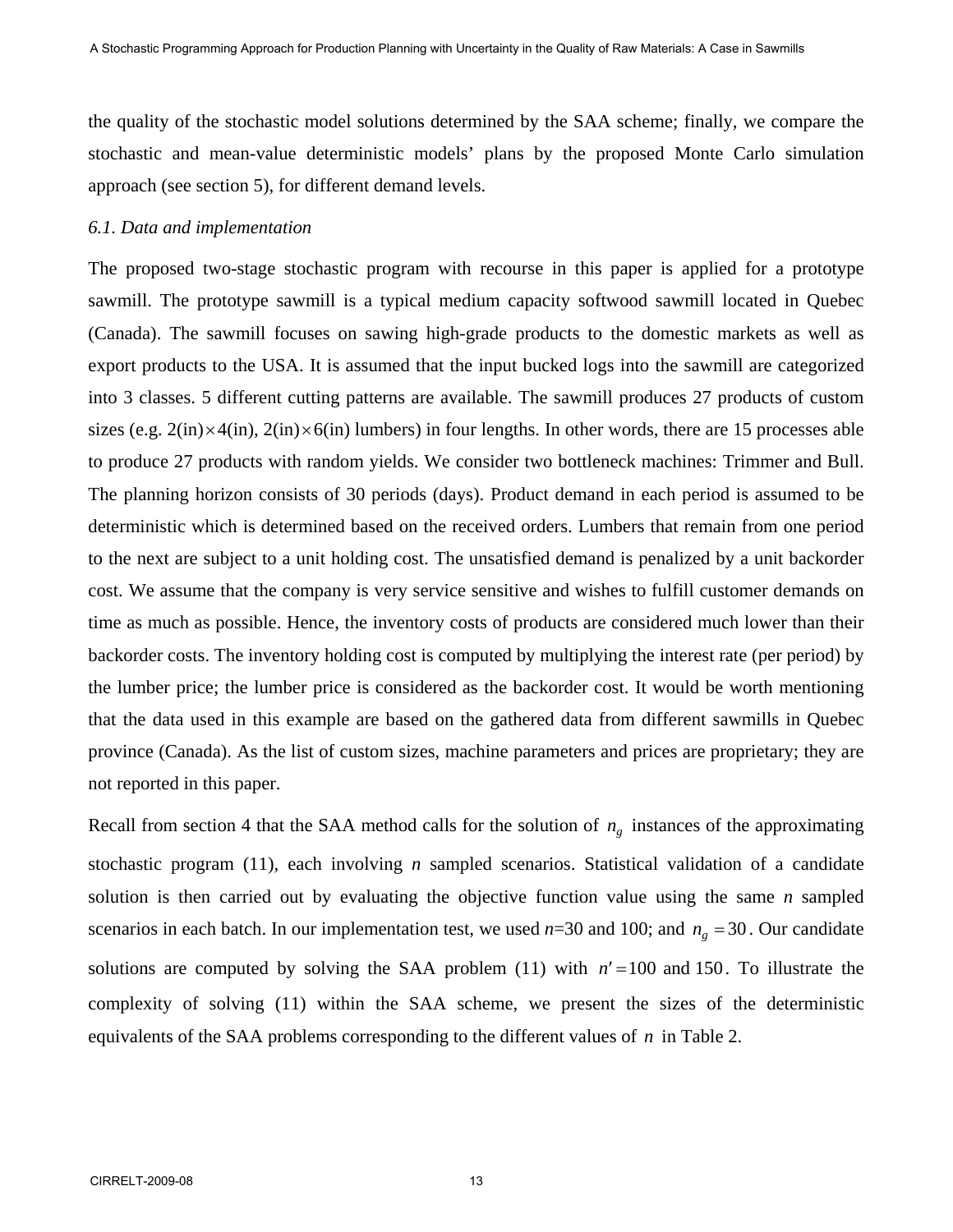| n   | Number of constraints | Number of variables |
|-----|-----------------------|---------------------|
|     | 960                   | 2160                |
| 30  | 24450                 | 49140               |
| 100 | 81150                 | 162540              |
| 150 | 121650                | 243540              |

Table 2. Size of the deterministic equivalent of the SAA problem

The SAA scheme was implemented in OPL Studio 3.7.1. CPLEX 9 LP solver is used for solving the deterministic equivalents for different instances of SAA problems as well as for calculating the true objective function value for the candidate solutions. The simulator is programmed by Java. All computations were carried out on a Pentium(R) IV 1.8 GHz PC with 512 MB RAM running Windows XP.

#### *6.2. Quality of the stochastic solutions*

In this section, we present the results of applying the SAA scheme for our test problem and the evaluation of quality of candidate approximate solutions. Point estimates (see (12) and (13)) of the lower statistical bound for the optimal value of the stochastic problem are reported in table 3. They are computed based on 30 batches of sampled scenarios with 2 different batch sizes. Table 4 displays the quality of 2 candidate solutions and contains the 95% confidence intervals on their optimality gaps based on CRN method (see section 4). The candidate solutions  $\bar{X}^{100}$ ,  $\bar{X}^{150}$  for the CRN strategy are computed by solving the approximating problem (11) that includes 100 and 150 scenarios. The CPU times for computing each candidate solution are also reported in table 4.

| Batch size $(n)$            | 30        | 100       |
|-----------------------------|-----------|-----------|
| Average $(Z_{n,n_p})$       | 1,923,901 | 1,924,380 |
| SD ( $S_{\bar Z_{n,n_g}}$ ) | 4.730     | 4,068     |

Table 3. Lower bound estimation results for the optimal value ( $n_g = 30$  batches)

| J O 1                                                          |                 |                          |
|----------------------------------------------------------------|-----------------|--------------------------|
| Candidate solution                                             | $\bar{Y}^{100}$ | $\bar{Y}$ <sup>150</sup> |
| Batch size $(n)$                                               | 30              | 100                      |
| No. of batches ( $n_g$ )                                       | 30              | 30                       |
| Point estimate ( $G_{n_o}$ )                                   | 1710            | 918                      |
| Error estimate ( $\alpha = 95\%$ ) ( $\tilde{\varepsilon}_g$ ) | 737             | 284                      |
| Confidence interval (95%)                                      | [0, 2447]       | [0, 1202]                |
| CPU time (minutes)                                             | 20              | 25                       |

Table 4. Optimality gaps for candidate solutions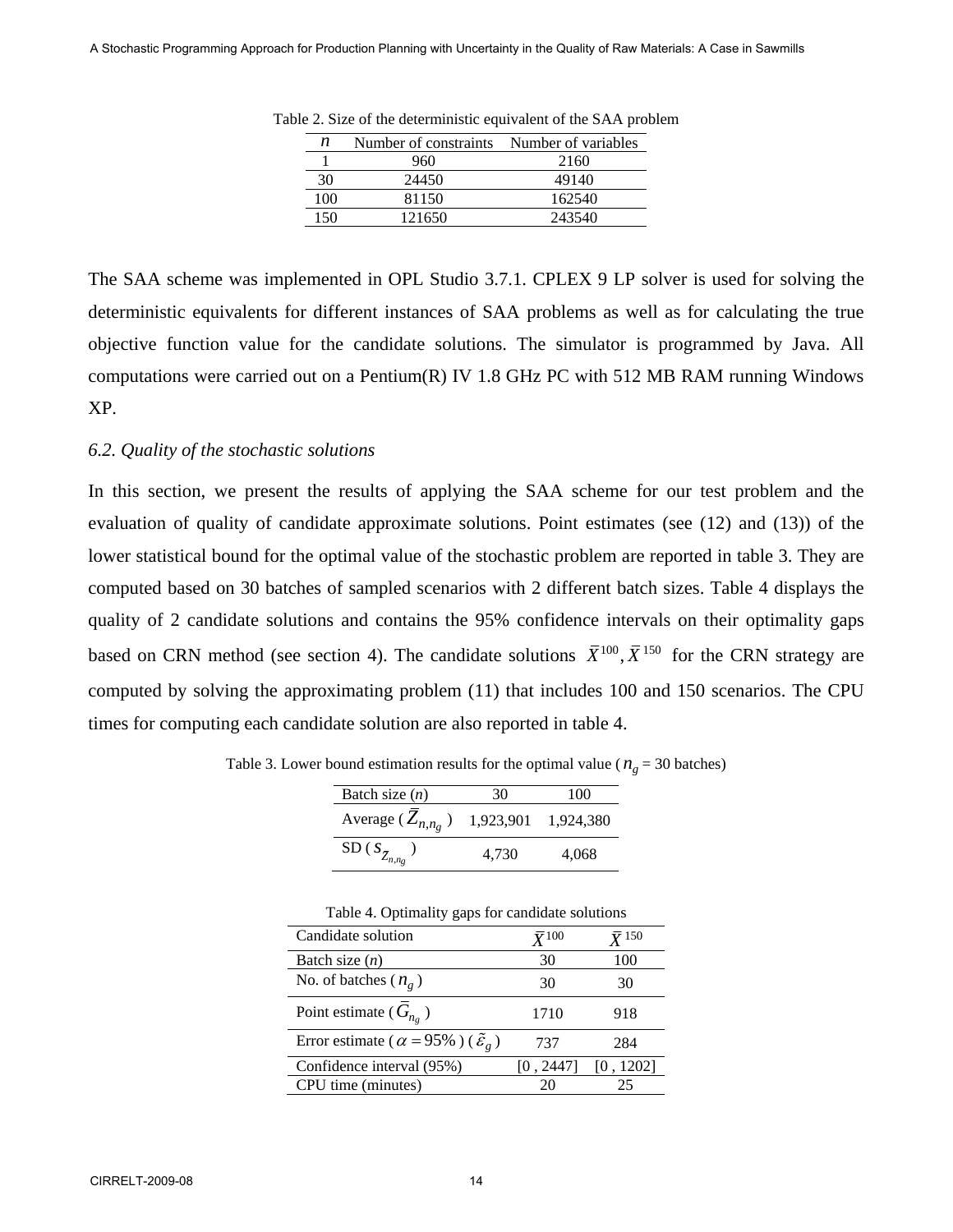As it can be observed from Table 4, by increasing the sample size, the quality of approximate solutions improves and the tighter confidence intervals for the optimality gaps of candidate solutions are constructed. Finally we can conclude that, by considering a moderate number of scenarios (150 scenarios) among the potential enormous number of scenarios, we obtain an approximate solution in a reasonable amount of time with an optimality gap of [0, 1202] which is about 0.006% of the lower bound of the real optimal value (see Tables 3). Thus, this solution can be accepted as a good approximation to the optimal solution of the original stochastic model (6)-(10).

#### *6.3. Comparison between the stochastic and deterministic sawmill production planning models*

In this section, the results of comparison between the two-stage stochastic and mean-value deterministic sawmill production planning models, through Monte Carlo simulation (see section 5), are provided. The comparison is carried out for the sawmill example described in 6.1. Four different demand levels (D1, D2, D3, D4) are considered, where  $D2=2\times D1$ ,  $D3=3\times D1$ ,  $D4=4\times D1$ . For each demand level, 60 demand scenarios are generated randomly which are distinguished by the distribution of total demand between different products. Hence, a total of  $240 (4 \times 60)$  test problems are solved by the deterministic LP and stochastic models. The simulation of implementing the production plans is run for 1000 replications. The expected total backorder size computed in 1000 replications is used to compute the key indicators of performances (see section 5) for the test problems. Table 5 includes the mean and standard deviation (SD) of the backorder gap (BO gap) as well as the plan precision computed for the 60 test problems, corresponding to the 60 demand scenarios, in each of the 4 demand levels. It would be worth mentioning that the values of BO gap and plan precision presented in table 5 are computed as follows:

 $BO$  gap =  $100 \times (BO<sub>p</sub> - BO<sub>s</sub>)/BO<sub>p</sub>$ 

Plan precision =  $100 \times (BO_{sim} - BO_{plan}) / BO_{sim}$ 

where

 $BO<sub>D</sub>$ : The expected realized total backorder size of the deterministic model after plan implementation (computed through Monte Carlo simulation)

 $BO<sub>s</sub>$ : The expected realized total backorder size of the stochastic model after plan implementation (computed through Monte Carlo simulation)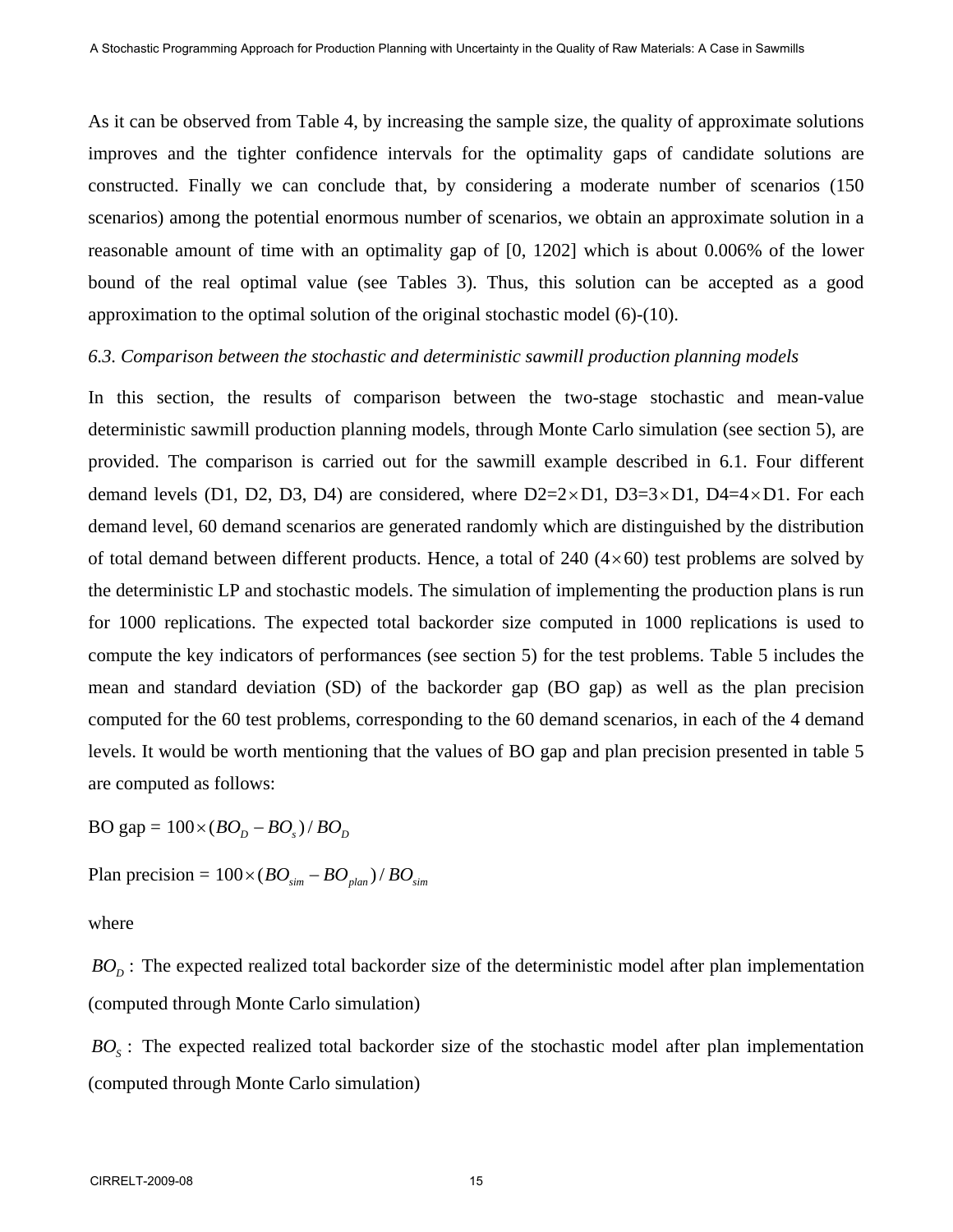BO<sub>sim</sub>: The expected realized total backorder size after plan implementation (computed through Monte Carlo simulation)

 $BO<sub>plan</sub>$ : Total backorder size determined by the production planning model

To illustrate how the results in table 5 can be interpreted, the following examples are provided. The mean and the standard deviation (SD) of BO gap for the demand level D1, determined as 75% and 21%, respectively, in table 5 can be interpreted as follows: the realized total backorder size of stochastic model plan is 54% to 96% smaller than the realized total backorder size of deterministic model plan. Thus, it can be concluded that the stochastic model outperforms the deterministic model in proposing the production plans with lower total backorder size.

| Sawmill production<br>planning model | D1        |            |                   | D <sub>2</sub> |              |            | D3                |            |                          |            | D4                   |            |              |            |                   |            |
|--------------------------------------|-----------|------------|-------------------|----------------|--------------|------------|-------------------|------------|--------------------------|------------|----------------------|------------|--------------|------------|-------------------|------------|
|                                      | BO gap    |            | Plan<br>precision |                | BO gap       |            | Plan<br>precision |            | BO gap                   |            | Plan<br>precision    |            | BO gap       |            | Plan<br>precision |            |
|                                      | Mean $(%$ | SD<br>(96) | Mean<br>(96)      | SD<br>(96)     | Aean<br>(96) | SD<br>(96) | Mean<br>(96)      | SD<br>(96) | Mean<br>(96)             | SD<br>(96) | $\Delta$ ean<br>(96) | SD<br>(96) | Mean<br>(96) | GS<br>(96) | Mean<br>(%)       | SD<br>(96) |
| Deterministic                        |           |            | 145               | 350            |              |            | 35                | 138        | $\overline{\phantom{a}}$ |            |                      | 93         |              |            | $-13$             | 40         |
| Two-stage<br>Stochastic              | 75        |            | -40               | 19             | 58           | 33         | $-34$             | 15         | 39                       | 25         | $-26$                | 16         | 31           | 21         | -19               | 10         |

Table 5. Comparison between the deterministic and stochastic sawmill production planning models

The mean and standard deviation of plan precision for the demand level D3 in the stochastic model, indicated as -26% and 16%, respectively, can be interpreted as follows: The realized total backorder size of production plan proposed by the stochastic model is 10% to 26% smaller than the total backorder size that was initially determined by this model. A positive value for plan precision indicates that the realized total backorder size through Monte Carlo simulation is larger than the planned total backorder size, as in the case of deterministic model for demand levels D1, D2 and D3.

We next analyze the results provided in table 5 to compare the performance of the deterministic and the stochastic sawmill production planning models in terms of their total backorder size as well as their plan precision. Figure 2 compares the mean backorder gap (BO gap) between the stochastic and the deterministic models, for the four demand levels. As it can be observed in table 5 and figure 2, the production plan proposed by the stochastic model results smaller realized total backorder size (after implementing the plan) than the deterministic model plan, for the four demand levels. However, the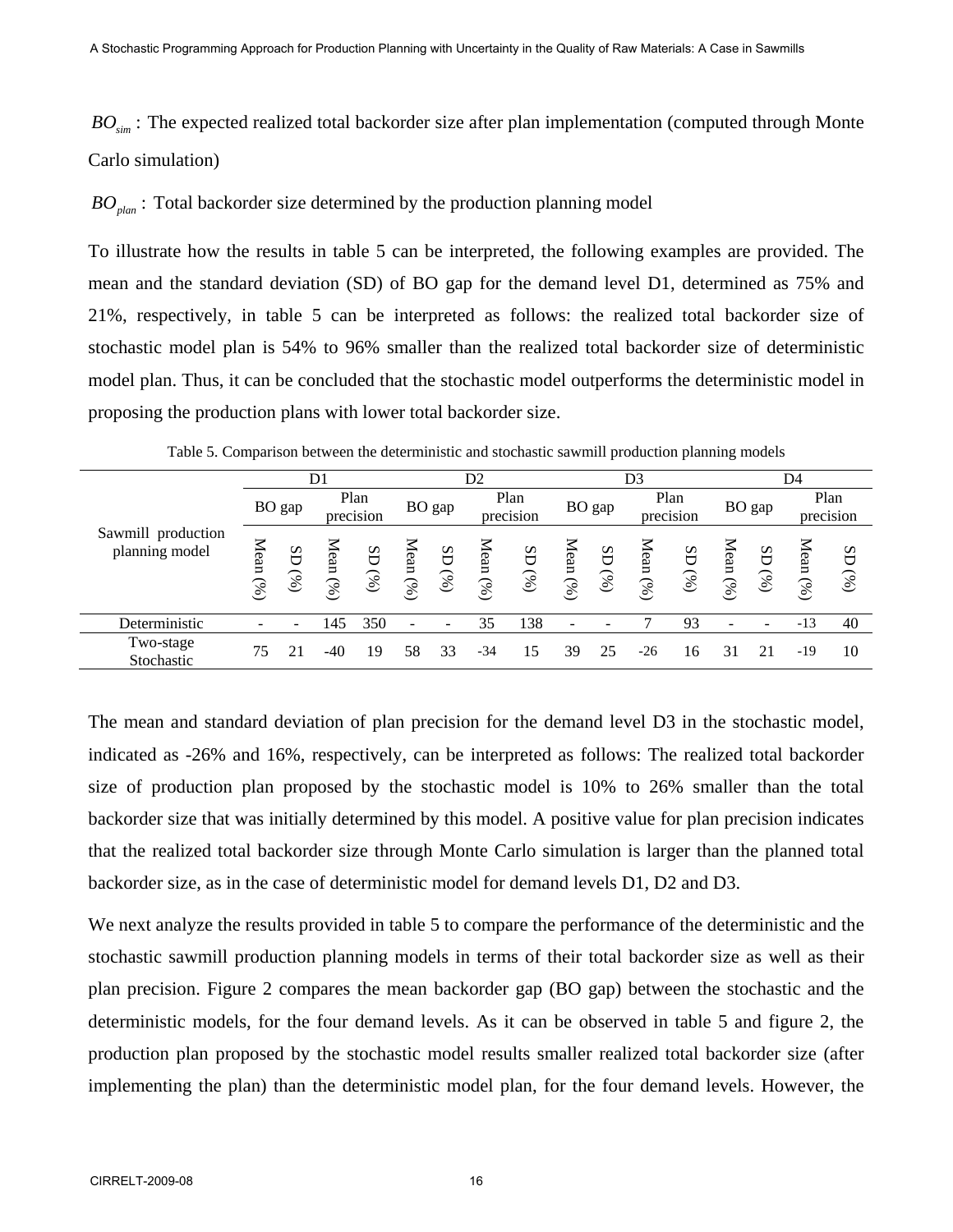gap between the total backorder size of the stochastic and the deterministic models' plans decreases, as the demand is increased. This should make no surprise. As we mentioned before, the sawmill example is a medium capacity sawmill where thousands of logs are sawn in each period in the planning horizon. By the law of large numbers (LLN) in statistics, as the demand is increased, the average yields of each process in each period, observed through Monte Carlo sampling in the plan implementation simulator, will be closer to their expected values which are considered in the deterministic model.



Figure 2. Mean backorder gap (BO gap) of the stochastic and deterministic sawmill production planning models

Figure 3 compares the mean of plan precision of the stochastic and the deterministic model, for the four demand levels. As it can be observed in table 5 and figure 3, the precision of production plan proposed by the stochastic model is higher than the deterministic one, for the four demand levels. As the demand increases, the average yields observed after implementing the plan through Monte Carlo simulation, get close to the average yield scenarios considered in the stochastic model. Hence the precision of plans of the stochastic model improves for the larger volumes of demand. For the lower demand levels, the stochastic model proposes relatively pessimistic plans. On the other hand, the deterministic model provides the optimistic plans for demand levels D1, D2 and D3, since it does not take into account different scenarios for random yield. However, as the demand increases, the average yields of each process in each period observed through Monte Carlo simulation get closer to their expected values which are used in the deterministic model (LLN). Thus, the precision of deterministic model plan increases, as the demand is increased.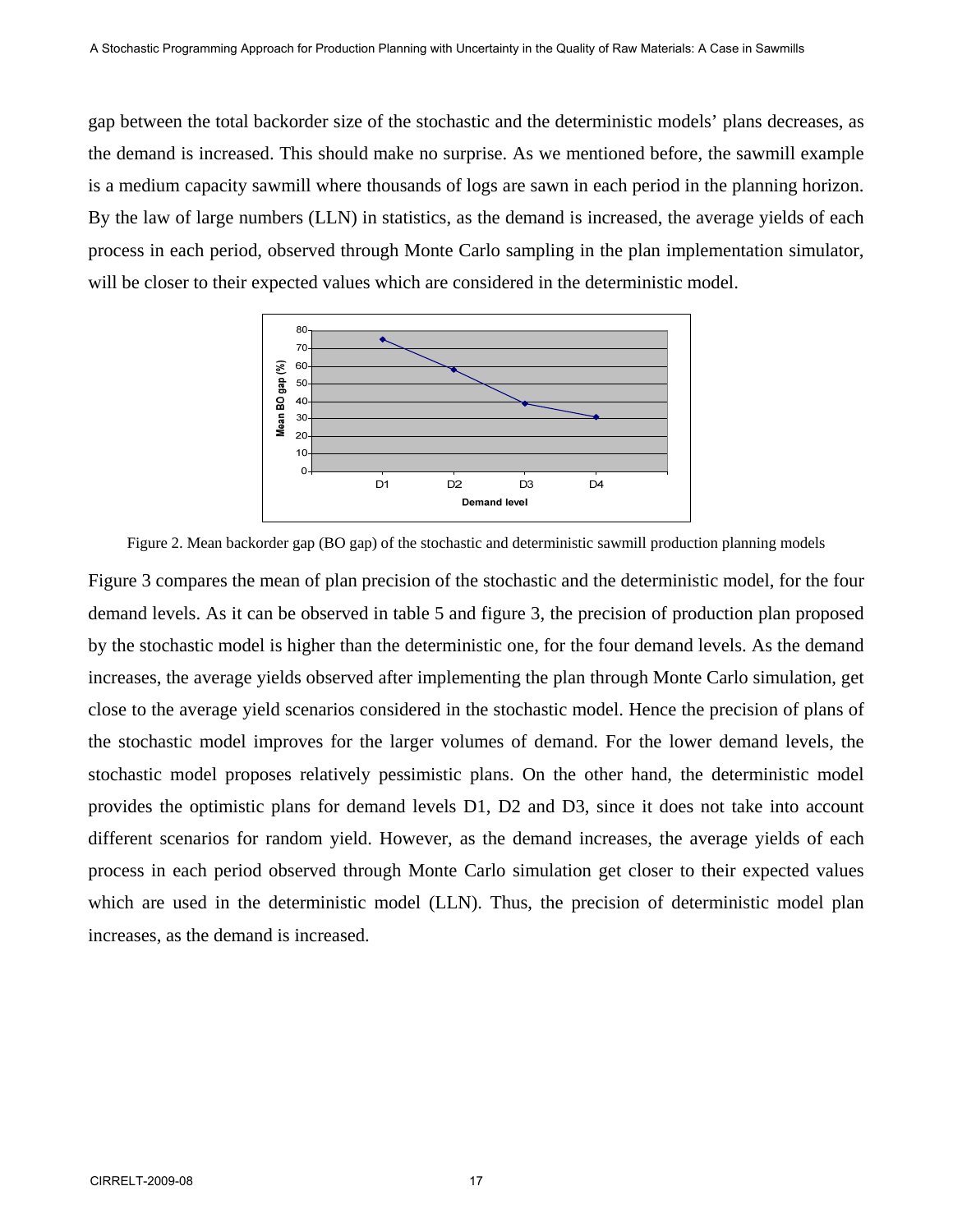

Figure 3. Mean plan precision comparison of deterministic and stochastic sawmill production planning models

Regarding the above comparisons, it is clear that the two-stage stochastic model provides more realistic production plans in sawmills, in terms of the realized backorder size, than the mean value deterministic LP model. The deterministic model provides the optimistic plans, since it considers the deterministic yields (expected values). On the other hand, as the stochastic model considers different scenarios for random yields and finds a production plan with minimum expected backorder and inventory size for all the yield scenarios, the production plans provided by this model are more realistic.

# **7. Conclusions**

In this paper, we developed a two-stage stochastic programming model for multi-period sawmill production planning under the uncertainty of processes yields. The SAA method was implemented to solve the stochastic model which provided us an efficient framework for identifying and statistically testing a variety of candidate production plans. We also proposed a validation approach to compare the plans proposed by the stochastic and deterministic sawmill production planning models, which is based on Monte Carlo simulation. We provided the empirical results for production planning in a medium capacity prototype sawmill and we identified the candidate plans in a reasonable amount of time by solving the approximate SAA problem. Furthermore, the confidence intervals for the optimality gap of candidate solutions were constructed by common random number (CRN) streams. The comparison between the two-stage stochastic and deterministic sawmill production planning models was carried out for 4 demand levels. Our results revealed that the production plans proposed by the stochastic model are considerably superior to those obtained by traditional mean-value deterministic model. Although these results are found for sawmill production planning, the proposed approach in this work can be applied for production planning in other manufacturing environments where non-homogeneous and random characteristics of raw materials result random yield. Future research will consider the products demands as random variables in order to obtain more realistic production plans.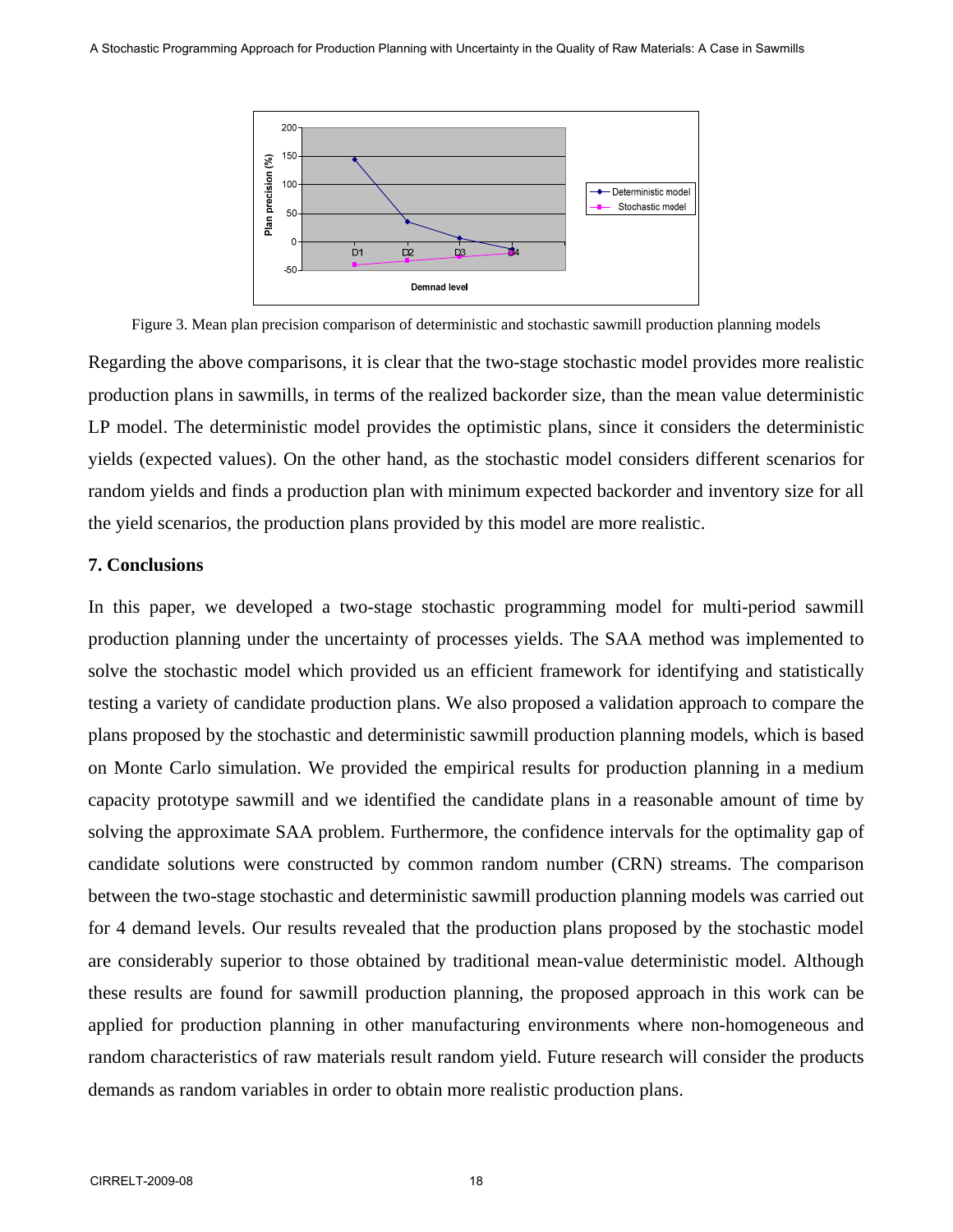#### **8. Acknowledgments**

The authors would like to acknowledge the financial support provided by the Forest E-business Research Consortium (FOR@C) of Université Laval, and would like to thank specially, Jonathan Gaudreault, Philippe Marier, Sébastien Lemieux, and Christian Rouleau, for their technical support.

# **9. References**

- Bakir, M.A. and Byrune, M.D. (1998) Stochastic linear optimization of an MPMP production planning model. *International Journal of Production Economics*, 55, 87-96.
- Birge, J.R. and Louveaux, F. (1997) *Introduction to stochastic programming*. Springer, New York.
- Escudero, L.F., Kamesam, P.V., King, A.J. and Wets, R.J-B. (1993) Production planning via scenario modeling. *Annals of Operations Research*, 43, 311-335.
- Gaudreault, J., Rousseau, A., Frayret, J.M. and Cid, F. (2004) Planification opérationnelle du sciage. *For@c technical document*, Quebec (Canada).
- Johnson, L.A. and Montgomery D.C. (1974) *Operations research in production planning, scheduling, and inventory control*. John Wiley & Sons, New York.
- Kall, P. and Wallace, S.W. (1994) *Stochastic programming*. John Wiley & sons, New York.
- Kall, P. and Mayer J. (2005) *Stochastic linear programming*. Springer's International Series, New York.
- Kazemi Zanjani, M., Nourelfath, M. and Ait-Kadi, D. (2007) Production planning for simultaneous production of multiple products by alternative processes with random yield, in *Proceedings of 7e Congrès international de génie industriel (2007),* Trois-Rivières (Canada).
- Mak, W.K., Morton, D.P. and Wood R.K. (1999) Monte Carlo bounding techniques for determining solution quality in stochastic programs. *Operations research letters*, 24, 47-56.
- Maness, T.C. and Adams, D.M. (1991) The combined optimization of log bucking and sawing strategies. *Wood and Fiber Science*, 23, 296-314.
- Maness, T.C. and Norton, S.E. (2002) Multiple-period combined optimization approach to forest production planning. *Scandinavian Journal of Forest Research*, 17, 460-471.
- Mendoza, G.A., Meimban, R.J., Luppold, W.J. and Arman P.A. (1991) Combined log inventory and process simulation models for the planning and control of sawmill operations, in *Proceedings of the 23rd GIRP International Seminar on Manufacturing Systems,* Nancy (France).